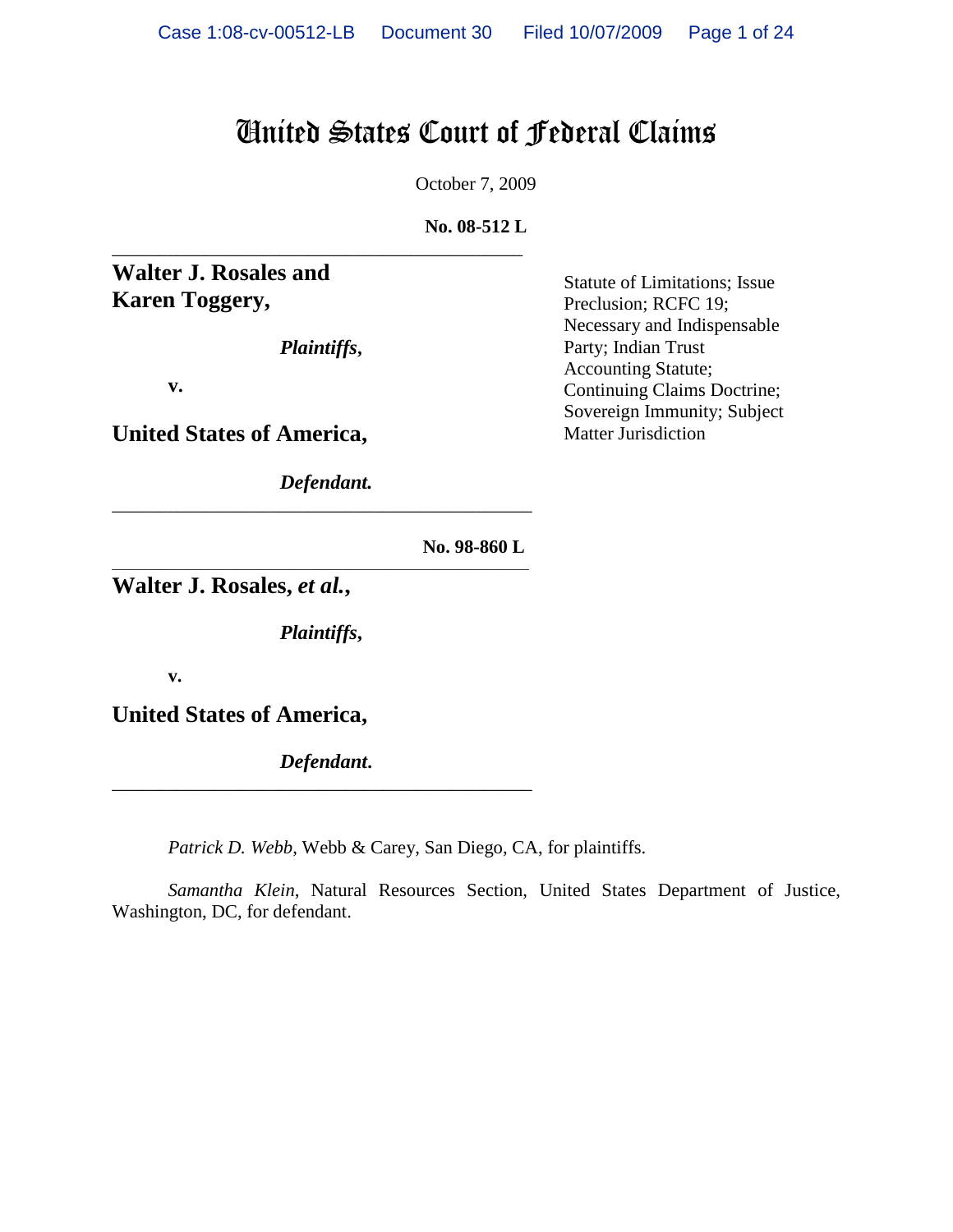### **OPINION AND ORDER**

## **Block,** *Judge***.**

Two cases before this court, *Walter J. Rosales and Karen Toggery v. United States*, No. 08-512 L ("*Rosales X*"), and *Walter Rosales, et al. v. United States*, No. 98-860 L ("*Rosales VI*"), arise out of a common set of facts and implicate similar principles of law. For the purposes of judicial economy, the court addresses both cases in this single opinion.

Both cases stem from internecine disputes among the members and purported members of the Jamul Indian Village ("Village"), a federally-recognized tribal government.<sup>[1](#page-1-0)</sup> The two complaints before this court, in *Rosales VI* and *Rosales X*, represent but the most iterations of plaintiffs' persistent attempts—in the face of repeated dismissals and unfavorable judgments over the course of fifteen years—to invalidate a series of tribal elections and to wrest from the Village the beneficial ownership of two parcels of tribal land. Plaintiffs have litigated or sought to litigate these same and related issues in no fewer than fourteen legal actions brought before tribal tribunals, administrative boards, and federal courts in California and the District of Columbia, all without success.<sup>[2](#page-1-1)</sup> Indeed, what this court previously observed in *Franklin Sav*.

Contemporaneously, plaintiffs brought challenges in federal courts, seeking review of various matters relating to the election disputes at issue in *Rosales I–IV*. These cases are: (5) *Jamul Indian Vill. v. Hunter*, No. 95-131 (S.D. Cal. voluntarily dismissed Sept. 30, 1996) (seeking to enforce a "judgment" from the "tribal court" of a faction of the Tribe that had lost in tribal elections); (6) *Rosales v. Townsend* ("*Rosales V*"), No. 97-769 (S.D. Cal. voluntarily dismissed Nov. 19, 1998); and (7) *Rosales v. United States* ("*Rosales VIII*"), 477 F. Supp. 2d 119 (D.D.C. 2007) (granting defendant's motion for summary judgment, and upholding IBIA's decisions in *Rosales I–IV*), *aff'd*, 275 F. App'x 1 (D.C. Cir. 2008).

In their most recent round of litigation, plaintiffs sought to secure beneficial ownership of several parcels of land that the Village has claimed. These cases are: (8) *Rosales VI*; (9) *Rosales v. United States*, No. 01-951 (S.D. Cal. Feb. 14, 2002) ("*Rosales VII*"), *aff'd on other grounds*, 73 F. App'x 913 (9th Cir. 2003) ("*Rosales VII Affirmance*"), *cert. denied*, 541 U.S. 936 (2004); (10) *Rosales v. United States* ("*Rosales IX*"), No. 07-624, 2007 WL 4233060 (S.D. Cal. 2007), *appeal dismissed for failure to prosecute*, No. 08-55027 (9th Cir. Aug. 12, 2009); and (11) *Rosales X*. As noted, *Rosales VI* and *Rosales X* are the subjects of the instant opinion.

Additionally, there are several cases which arise out of the same set of facts, but are tangential to the issues before this court. Plaintiffs' counsel in this case also filed a challenge to the Village's casino gaming plan in (12) *Rosales v. Kean Argovitz Resorts, Inc.*, No. 00-1910

<span id="page-1-0"></span><sup>&</sup>lt;sup>1</sup> The court will use "Village" to refer to the recognized government of the Jamul Indians and "Tribe" to refer to the Jamul Indians as an organized group.

<span id="page-1-1"></span> $2^2$  The first round of litigation comprised administrative challenges, before the Department of the Interior Board of Indian Appeals ("IBIA"), concerning various Village elections, electoral procedures, and membership eligibility. These cases are: (1) *Rosales v. Sacramento Area Dir.* ("*Rosales I*"), 32 I.B.I.A. 158 (1998); (2) *Rosales v. Sacramento Area Dir.* ("*Rosales II*"), 34 I.B.I.A. 50 (1999); (3) *Rosales v. Sacramento Area Dir.* ("*Rosales III*"), 34 I.B.I.A. 125 (1999); and (4) *Rosales v. Sacramento Area Dir.* ("*Rosales IV*"), 39 I.B.I.A. 12 (2003).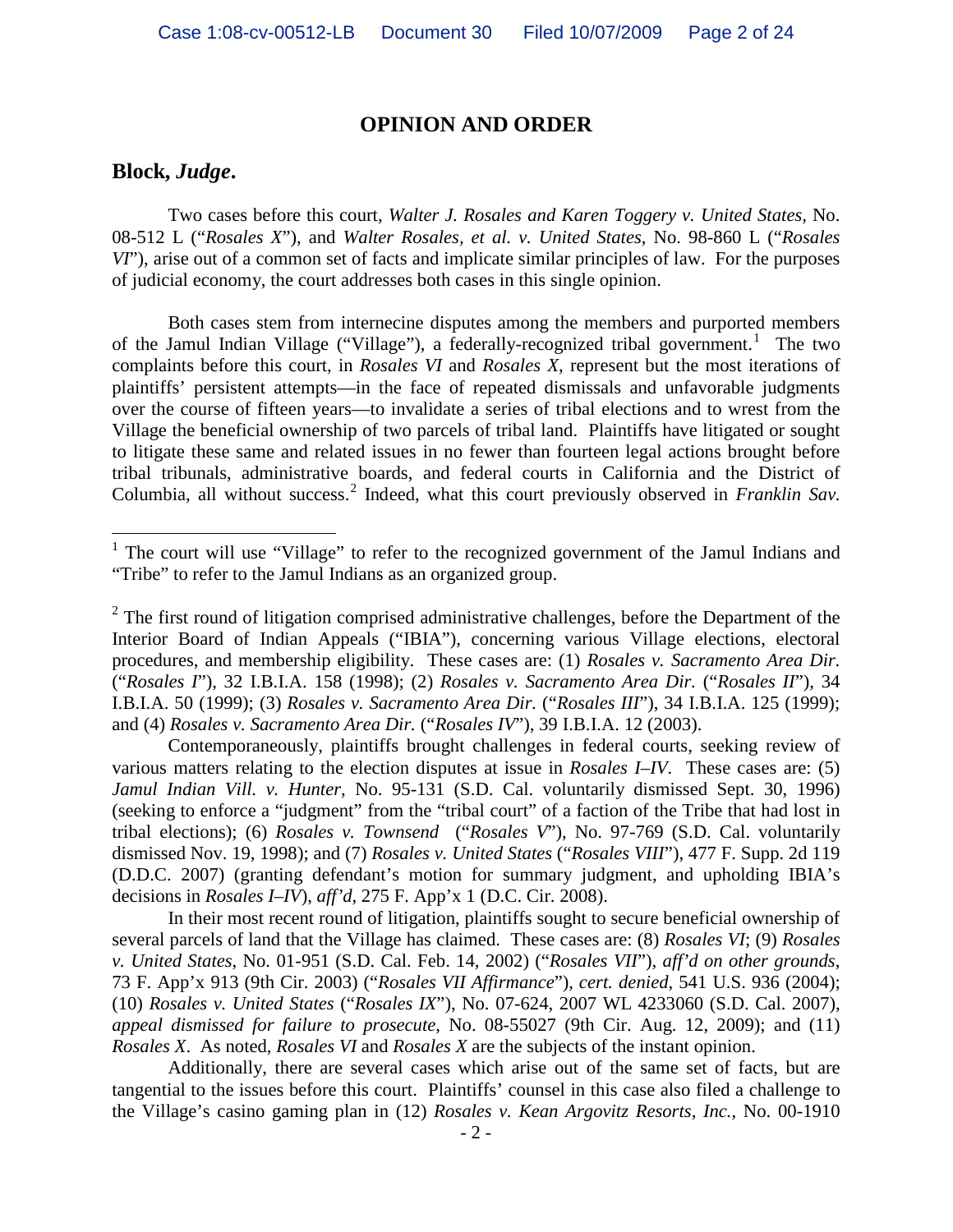*Corp. v. United States*, 56 Fed. Cl. 720, 721 (2003), seems doubly apt here: "Despite vainly prosecuting myriad legal claims in every conceivable forum and fruitlessly propounding inventive and novel legal theories, plaintiffs have continually stared down the face of defeat, personifying Mason Cooley's aphorism, 'if you at first don't succeed, try again, and then try something else."" Plaintiffs' current attempt to defy their fate—an attempt this court strongly admonishes plaintiffs to make their last—miscarries again.

The court hereby grants defendant's motion to dismiss the complaint in *Rosales X*, and dismisses, on its own motion, the complaint in *Rosales VI*.

# **I. BACKGROUND**

The Village is a tribal governmental entity of the Kumeyaay Indians, which Congress recognized<sup>[3](#page-2-0)</sup> pursuant to section 16 of the Indian Reorganization Act ("IRA") of 1934, 25 U.S.C. § 476. *Rosales VIII* at 122. The Village is located in Jamul, an unincorporated community in San Diego County, California. *See id.* The Village came into being in 1981, after twenty individuals petitioned the Bureau of Indian Affairs to organize as a community of "half-bloods"[4](#page-2-1)

 $\overline{a}$ (S.D. Cal. Apr. 18, 2001), *aff'd*, 35 F. App'x 562 (9th Cir. 2002), *cert. denied*, 537 U.S. 975 (2002). In parallel with *Jamul Indian Vill. v. Hunter*, plaintiffs' counsel filed (13) *Jamul Indian Vill. v. Sacramento Area Dir.*, 29 I.B.I.A. 90 (1996), purportedly on behalf of the Jamul Indian Village, but IBIA rejected that appeal as premature and procedurally deficient, *id.* at 90–91. Finally, IBIA also summarily dismissed a case that Walter Rosales and Marie Toggery filed, along with San Diego County and the Board of Directors of the San Diego Rural Fire Protection District, (14) *San Diego Cty. v. Pac. Reg'l Dir.*, 37 I.B.I.A. 233 (2002). In that case, the appellants sought review of a Finding of No Significant Impact ("FONSI"), made by the Pacific Regional Director of the Bureau of Indian Affairs, as to the proposed acquisition of approximately 101 acres of land for the Village pursuant to the National Environmental Policy Act, 42 U.S.C. §§ 4321–70. *Id.* at 233. Because the Regional Director indicated that the Bureau of Indian Affairs was withdrawing its FONSI in favor of a full Environmental Impact Statement, IBIA dismissed the case as moot. *See id.* at 233–34.

<span id="page-2-0"></span><sup>3</sup> "Federal acknowledgment or recognition of an Indian group's legal status as a tribe is a formal political act confirming the tribe's existence as a distinct political society and institutionalizing the government-to-government relationship between the tribe and the federal government." COHEN'S HANDBOOK OF FEDERAL INDIAN LAW § 3.02[3] (2005). That recognition creates a fiduciary relationship between the government and the tribe, formalizes the tribe's power to tax and to establish its own judiciary, and determines the tribe's eligibility for the congressionallycreated programs and services that the Department of the Interior's Bureau of Indian Affairs provides. *See id.*; *see generally* Mark D. Myers, *Federal Recognition of Indian Tribes in the United States*, 12 STAN. L. & POL'Y REV. 271 (2001).

<span id="page-2-1"></span> $4$  Section 19 of IRA, 25 U.S.C. § 479, defines the term "Indian" to include "all other persons of one-half or more Indian blood." In reviewing a tribal constitution, the Department of the Interior has historically sought to exclude from tribal membership "a large number of applicants with a small degree of Indian blood." *See* Kirsty Gover, *Genealogy as Continuity: Explaining the Growing Tribal Preference for Descent Rules in Membership Governance in the United States*,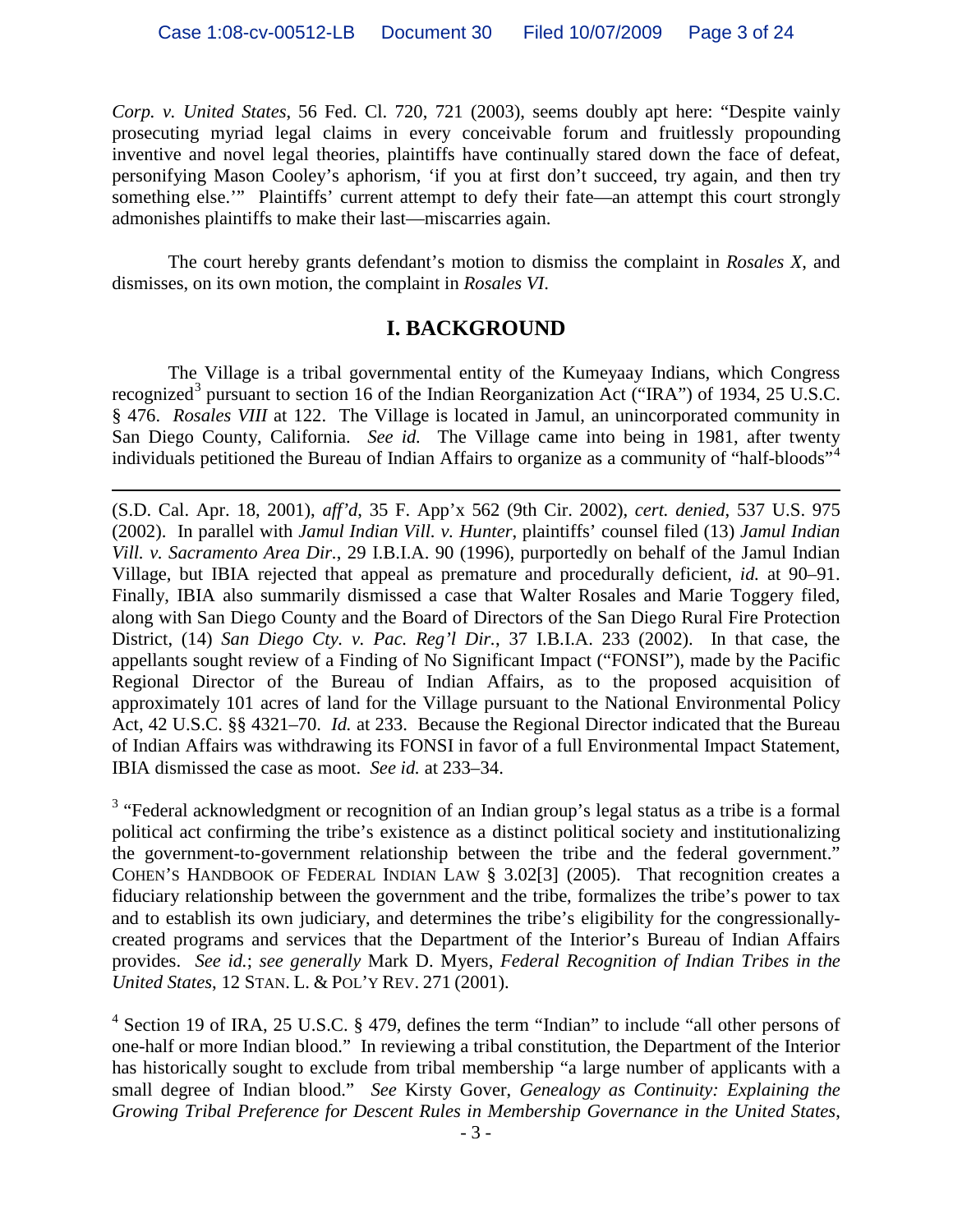pursuant to IRA and submitted a proposed "Village Constitution."[5](#page-3-0) *See id.* (citing *Rosales I* at 159–60). Of the twenty-three individuals eligible to vote on the proposed Constitution, sixteen did so, all in favor. *Id.* (citing *Rosales I* at 160). The Acting Deputy Assistant Secretary of Indian Affairs approved the Village Constitution on July 7, 1981. *Id.* This original constitution made tribal membership available only to individuals with no less than "1/2 degree California Indian blood quantum." *Id.*

Plaintiffs in *Rosales X*, Walter Rosales and Karen Toggery, are Native American residents of San Diego County, California, of one-half or more degree of California Indian blood. *Rosales X*, Compl. ¶ 1. Of the twelve plaintiffs named in the original complaint in *Rosales VI*, only two remain, Joe Comacho (also a Native American resident of San Diego County, *Rosales VI*, 3d Am. Compl. ¶ 1) and Walter Rosales; all other named plaintiffs have either died or withdrawn consent for suit since counsel filed the original complaint.<sup>[6](#page-3-1)</sup>

## **A.** *The Underlying Dispute*

The path to the instant cases began in 1994, when a faction led by then Vice-Chairman Jane Dumas ("Dumas Faction") held an election to recall and replace four Village officials<sup>[7](#page-3-2)</sup> who had been elected in 1992 ("Incumbent Faction"). *Rosales VIII* at 122–23. The Superintendent

 $\overline{a}$ 33 AM. INDIAN L. REV. 243, 262–69 (2009) (explaining the history and application of the Indian "blood quantum" and its role in tribal membership).

<span id="page-3-0"></span> $5$  Section 16 of IRA, 25 U.S.C. § 476, details the procedures for an Indian tribe to organize as a political unit and to establish the rules for its self-governance.

<span id="page-3-1"></span> $6$  Six of the original plaintiffs revoked permission for the attorney of record, Patrick D. Webb, to represent them in any pending litigation; five of those stated that they had *never* authorized Webb to represent them. *Rosales VI*, Updated Mot. to Dismiss, Ex. 11, Declaration of Kenneth Meza ("Meza Decl."), Ex. B. Another two plaintiffs withdrew from the litigation. *Id.* Kenneth Meza, the elected Tribal Chairman of Jamul Indian Village, has stated that five of the original plaintiffs are now deceased: Marie Toggery, along with four (Sarah Aldamas, Vivian Flores, Valentino Mesa, William Mesa) of the six plaintiffs who had previously revoked their permission for Webb to represent them. Meza Decl. ¶ 7. Finally, a tenth plaintiff, Bernice Mesa, is not named in the Third Amended Complaint submitted by plaintiffs in June of this year; the court presumes that Mesa, too, has either withdrawn from the suit or passed away. Plaintiffs seek leave to substitute Karen Toggery for Marie Toggery (Karen is Marie's daughter and the personal representative of Marie's estate), arguing that the Federal Circuit has held that the court should be lenient in permitting substitution. *Rosales VI*, Pls.' June Mot. at 9–10 (citing *First Hartford Corp. Pension Plan & Trust v. United States*, 194 F.3d 1279, 1289 (Fed. Cir. 1999)). While the ninety-day window to move for substitution may not yet have expired, *see Grass Valley Terrace v. United States*, 69 Fed. Cl. 506, 509 (2006), plaintiffs have not formally moved for substitution, as RCFC 5 and RCFC  $25(a)(3)$  require, so this court need not consider whether it should allow the substitution.

<span id="page-3-2"></span> $<sup>7</sup>$  These officials are Raymond Hunter, Marcia Goring-Gomez, Mary Alveraz, and Lee Shaw-</sup> Conway. *Rosales I* at 161.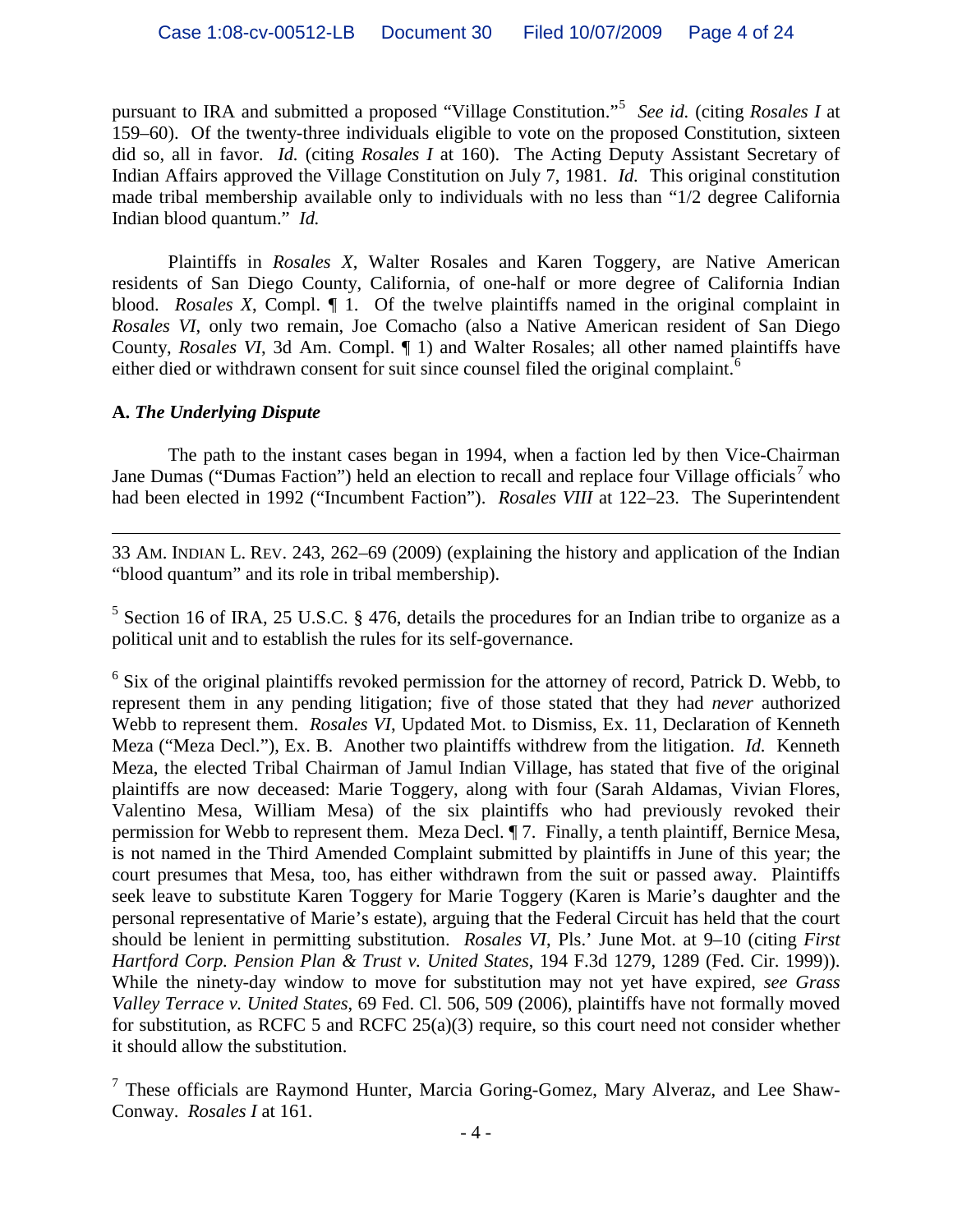and Area Director of the Bureau of Indian Affairs ("the Bureau") refused to uphold the 1994 recall election because the Dumas Faction had failed to comply with the Village Constitution's procedural requirements. *Id.* at 123 (citing *Rosales I* at 160). Had the Bureau upheld the recall election, plaintiff Karen Toggery would have been the Secretary-Treasurer of the Village. *Id.* at 123 n.3. Instead, the Bureau continued to recognize the Incumbent Faction. *Id.* at 123. In 1995, each faction held its own separate election, and, as a result of its respective contest, claimed to have the authority to lead the Village. *Id*. The Dumas Faction's disputes of the 1994 and 1995 elections trickled through the Department of the Interior's administrative review process, ultimately coming before the Department of the Interior Board of Indian Appeals ("IBIA"). *Rosales I* at 158–59. IBIA could not determine whether either faction's 1995 election was valid, thus leaving the Incumbent Faction in control, because the 1992 election that had brought them to power was the most recent unchallenged election. *Rosales VIII* at 123; *Rosales I* at 167.

The Dumas Faction, including Mr. Rosales, Ms. Toggery, and others, continued to challenge tribal election results at IBIA. Next, they contested the propriety of the Village's 1996 "secretarial" election, concerning a proposed amendment to the Village Constitution that would reduce the blood quantum requirement for Village membership from one-half to one-quarter. *See Rosales II*, 34 I.B.I.A. at 51–52. The Village had voted in favor of, and the Deputy Commissioner of Indian Affairs had ultimately approved, that amendment. *Id.* IBIA dismissed the Dumas Faction's challenge for being procedurally defective, *see id*. at 51–54, evidently to plaintiffs' profound dismay.

Plaintiffs' grievance over the results of these tribal elections, in particular, the lowered blood quantum requirement for Village membership and plaintiffs' exclusion from membership in the Village (i.e., the tribal government), would set off what is now a fifteen-year campaign of legal challenges.

In their suits against defendant United States, plaintiffs have advanced two theories for relief, alleging defendant's breach of various fiduciary and trust duties. The first theory is founded upon plaintiffs' challenge to the validity of tribal elections and the legitimacy of the current Village membership, while the second rests upon plaintiffs' claim to beneficial ownership of two parcels of tribal land. The various complaints and amended complaints filed in the two cases before this court have invoked both theories for relief.

#### **B.** *The Instant Litigation*

#### **1.** *Rosales v. United States***, No. 08-512 ("***Rosales X***")**

Before the court are two iterations of plaintiffs' complaint: the original complaint, filed on July 15, 2008, and a proposed Amended Complaint, filed on June 24, 2009 along with plaintiffs' pending motion to amend and to consolidate this case with *Rosales VI*. *Rosales X*, Pls.' June 24, 2009 Mot. to Amend. ("Pls.' June Mot."). The Amended Complaint adds nine pages (and nine numbered paragraphs), but is *substantively identical* to the original complaint (compare concurrent citations below).

Plaintiffs' *Rosales X* claims focus on two parcels of tribal land. *See, e.g.*, *Rosales X*, Compl. ¶¶ 69, 74 (stating the primary basis for plaintiffs' two claims for relief); Am. Compl. ¶¶ 78, 83 (same). The first of these, a parcel of land currently designated 597-080-04 ("Parcel 04"),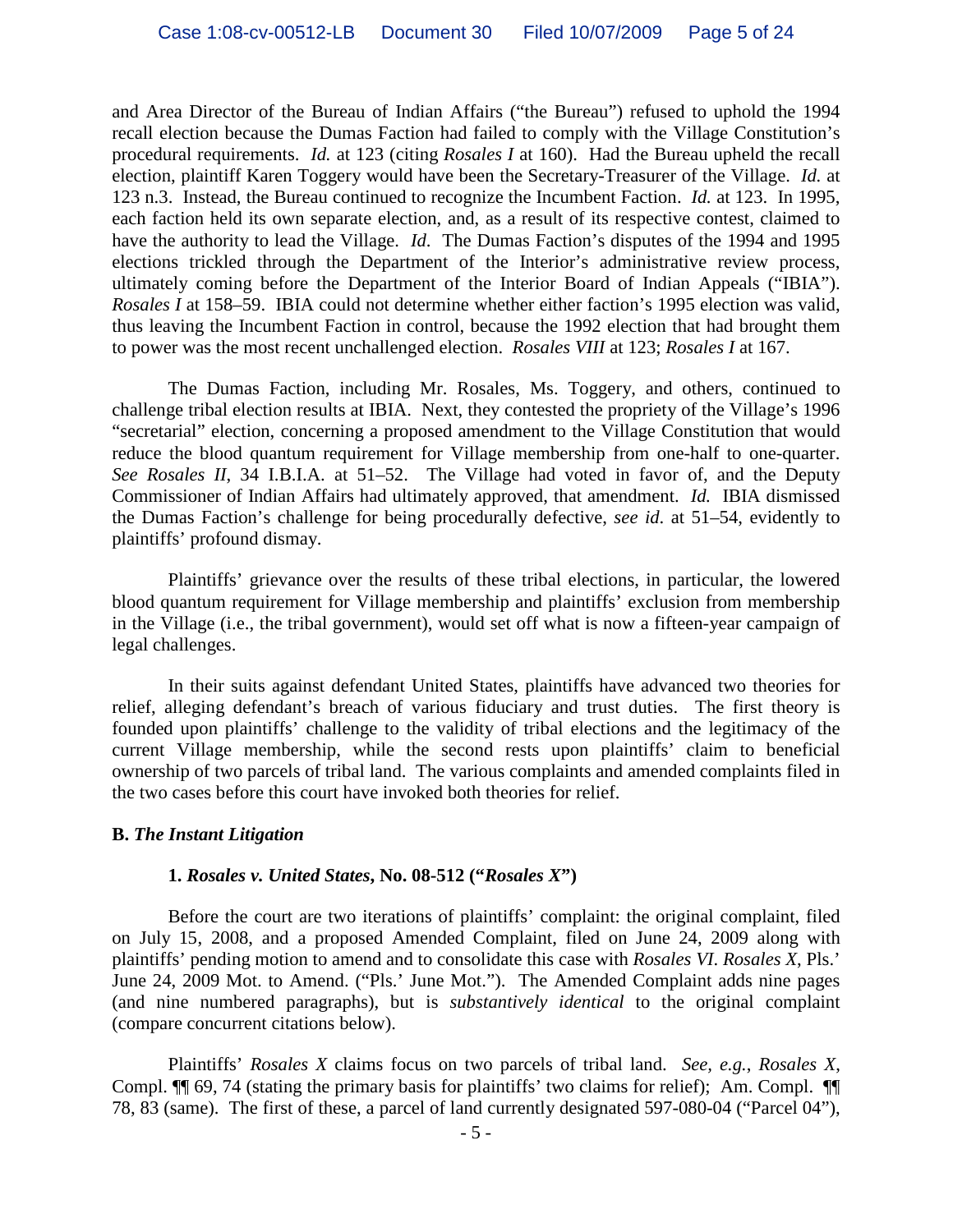is the 4.66-acre portion of the original Mexican land grant of Rancho Jamul that Donald and Lawrence Daley conveyed, in 1978, to "'[t]he United States of America in trust for such Jamul Indians of one-half degree or more Indian blood as the Secretary of the Interior may designate.'" *See Rosales X*, Compl. ¶ 11, Ex. D (the 1978 Deed); Am. Compl. ¶ 13. The other parcel, designated 597-080-05 ("Parcel 05"), comprises 1.372 acres of an original 2.21-acre plot of land that the Roman Catholic Bishop of San Diego conveyed on July 27, 1982, "to the United States of America in trust for the Jamul Indian Village." *See Rosales X*, Compl. ¶ 21, Ex. F (the 1982 Deed); Am. Compl. ¶ 24. The remaining 0.838 acres of that 2.21-acre plot, designated 597-080- 06 ("Parcel 06"), remains the property of the Bishopric and is not at issue in either case. *See Rosales X*, Compl. ¶ 22; Am. Compl. ¶ 25.

Plaintiffs in *Rosales X* assert that they, not the Village, are the rightful beneficial owners of Parcels 04 and 05. *See Rosales X*, Compl. ¶ 69 and Am. Compl. ¶ 74 (claiming that defendant breached its duties to plaintiffs by "failing to enforce the deed to, and Plaintiffs' beneficial ownership of, [Parcels 04 and 05]"); *Rosales X*, Compl. ¶¶ 74–76 and Am. Compl. ¶¶ 83–85 (claiming that this same failure effected a taking). Plaintiffs previously made the same assertions in *Rosales IX*. *See Rosales IX* at \*4 (discussing plaintiffs' underlying assertion of their beneficial ownership interest in Parcel 04). Echoing *Rosales IX*, plaintiffs also argue that the federal government has duties, under the Native American Graves Protection and Repatriation Act ("NAGPRA"), $<sup>8</sup>$  $<sup>8</sup>$  $<sup>8</sup>$  to prevent inadvertent discoveries of human remains on those parcels of land,</sup> Parcels 04 and 05 among them, where Native American remains and funerary objects exist. *Compare Rosales X*, Compl. ¶ 63(4)–(10) *and* Am. Compl. ¶ 71(4)–(10) (setting forth plaintiffs' NAGPRA allegations) *with Rosales IX* at \*8–\*10 (rejecting plaintiffs' arguments that NAGPRA imposes has any such affirmative duties upon the federal government). Plaintiffs assert that defendant violated these duties—duties allegedly owed to them as the beneficial owners of Parcels 04 and 05—primairly by failing to prevent the Village's grading of, and other construction activity on, the land. *Rosales X*, Compl. ¶ 63(4); Am. Compl. ¶ 71(4). Based on a panoply of statutes, including IRA and NAGPRA, plaintiffs allege that defendant breached its fiduciary and common law trust duties to manage Indian affairs (1) by failing to enforce plaintiffs' claims of, and rights to, beneficial ownership of Parcels 04 and 05, (2) by failing to prevent interference with the graves therein, and (3) by failing to prevent plaintiffs' eviction from these parcels. *Rosales X*, Compl. ¶¶ 67, 69; Am. Compl. ¶¶ 76, 78*.* Plaintiffs also charge that, through this allegedly unlawful inaction, defendant effected a taking of Parcels 04 and 05 without compensation, in violation of the Fifth Amendment. *Rosales X*, Compl. ¶¶ 74–76; Am. Compl. ¶¶ 83–85. Finally, plaintiffs claim that IRA and NAGPRA taken together constitute a money-mandating source, sufficient to invoke this court's jurisdiction.<sup>[9](#page-5-1)</sup> Rosales X, Pls.' Mem. in

<span id="page-5-0"></span> <sup>8</sup> Codified, in pertinent part, at 25 U.S.C. §§ 3001*–*3013, NAGPRA lays out federal agencies' procedures and obligations when Native American human remains or associated funerary objects are discovered. *See Rosales IX* at \*2 n.3. NAGPRA also sets forth the responsibilities of museums and federal agencies that controlled such remains or objects before NAGPRA became law. *Id.*

<span id="page-5-1"></span> $9$  According to the "the network theory" of jurisdiction under the Tucker Act and Indian Tucker Act, a meshwork of statutes and regulations may, under some circumstances, substitute for a clear money-mandating statute. *See United States v. Navajo Nation* ("*Navajo Nation I*"), 537 U.S. 488, 504–06 (2003) (explaining that a network of statutes and regulations can satisfy this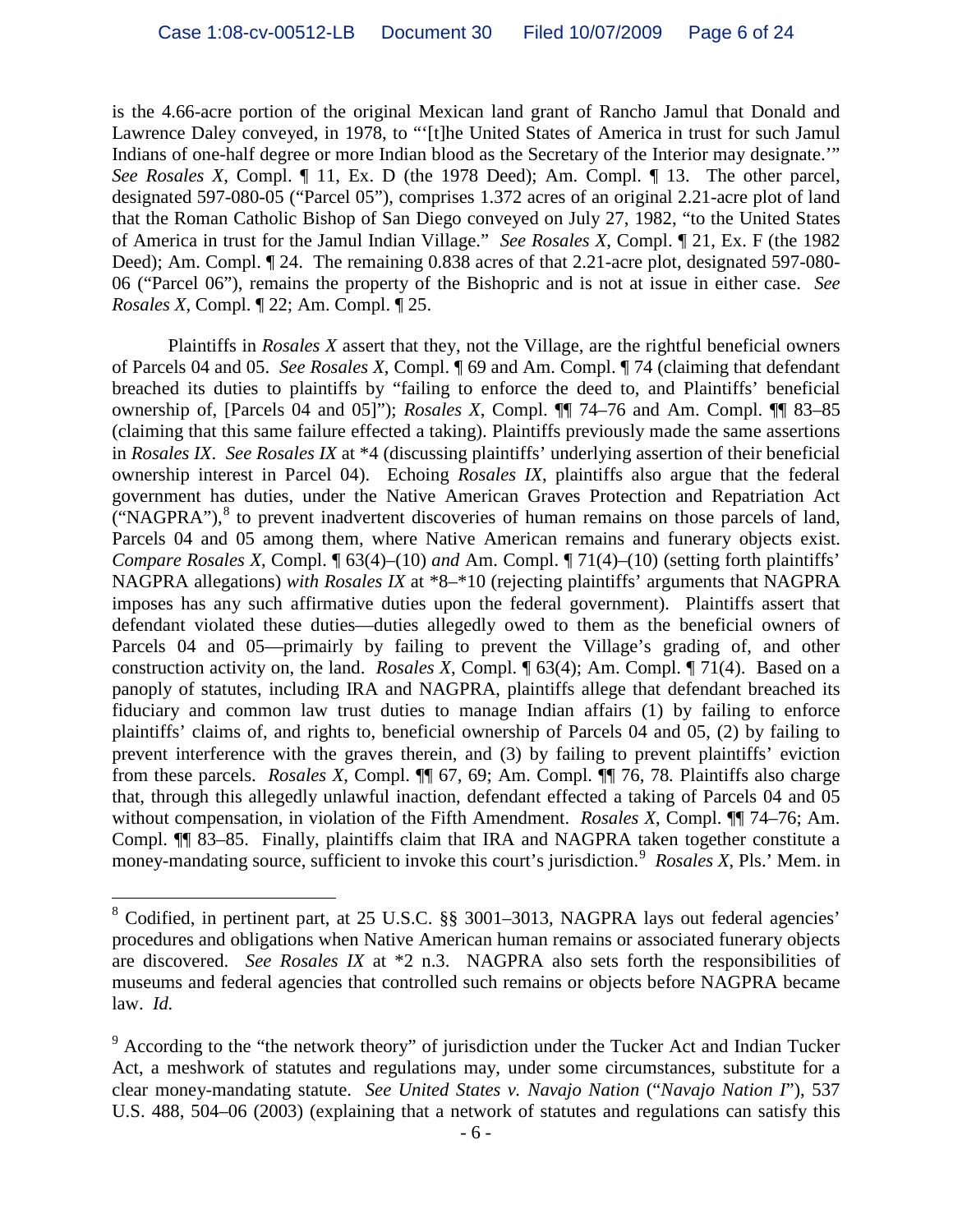Opp'n to Def.'s Mot. to Dismiss ("Pls.' Opp'n.") at 6.

 $\overline{a}$ 

Defendant has moved to dismiss the original complaint for lack of subject matter jurisdiction, pursuant to Rule  $12(b)(1)$  of the RULES OF THE COURT OF FEDERAL CLAIMS ("RCFC"). *Rosales X*, Mot. to Dismiss at 10–14. Defendant identifies plaintiffs' failure to bring their claims within the Tucker Act's six-year statute of limitations as a jurisdictional defect mandating dismissal. *Id*. In addition, defendant argues that the Village, whose joinder is barred by sovereign immunity, is a necessary and indispensable party to the adjudication of plaintiffs' claims, and that issue preclusion bars plaintiffs from relitigating that threshold issue, which has been fully litigated and previously ruled upon by the *Rosales IX* court. *Rosales X*, Mot. to Dismiss at 14–21.<sup>[10](#page-6-0)</sup> Defendant has also moved to strike plaintiffs' motion to amend (along with the proposed Amended Complaint). *Rosales X*, Def.'s July 7, 2009 Mot. to Strike Pls.' Mot. to Amend.

#### **2.** *Rosales v. United States***, No. 98-860 ("***Rosales VI***")**

After losing its election challenge in *Rosales I*, and in an apparent attempt to attack that decision collaterally, the Dumas Faction brought suit in this court, filing the first *Rosales VI* complaint in 1998.<sup> $11$ </sup> More than a decade and several amendments later,  $12$  the court has before it two wholly divergent incarnations of plaintiffs' complaint.

court's Indian Tucker Act jurisdiction when the "network" establishes specific rights and duties that go beyond a general trust relationship); *Samish Indian Nation v. United States*, 82 Fed. Cl. 54, 61–66 (2008) (recounting the history of the network theory and explaining that a network of statutes may satisfy this court's jurisdictional requirement of a money-mandating source when the network establishes a fiduciary relationship between the government and an Indian tribe). However, *Navajo Nation I* foreclosed the application of this theory in most cases, by requiring that a plaintiff identify "*specific* rights-creating or duty-imposing statutory or regulatory prescriptions" in place of a clear money-mandating statute. 537 U.S. at 506 (emphasis added); *see United States v. Navajo Nation* ("*Navajo Nation II*"), \_ U.S. \_, 129 S. Ct. 1547, 1554–55 (2009) (explaining that *Navajo Nation I* foreclosed application of the network theory where the statutes comprising the network only created an implied duty).

<span id="page-6-0"></span> $10$  In the alternative, defendant has moved to dismiss for failure to state a claim, pursuant to RCRC 12(b)(6), but, curiously, does not cite RCFC 12(b)(7) (which permits dismissal for failure to join a party under Rule 19).

<span id="page-6-1"></span><sup>11</sup> Plaintiffs' counsel, Patrick D. Webb, filed *Rosales VI* despite not being admitted to this court's bar at the time. *See Rosales VI*, Compl. at 1; *Rosales VI*, Defect Slip, Mar. 17, 1999 (stating that the complaint did not comply with RCFC 81(d)(1) because Mr. Webb was not admitted to this court's bar).

<span id="page-6-2"></span><sup>12</sup> The court first stayed *Rosales VI* from April 19, 2000 through February 26, 2004, and ordered the parties to file a joint status report following the conclusion of *Rosales IV*. *Rosales VI*, Docket No. 39 (Order of Apr. 19, 2000 Granting Stay) & Docket No. 40 (Order of Feb. 26, 2004). The court stayed *Rosales VI* a second time, from March 19, 2004 through September 26, 2008, at the parties' request, pending the outcome of *Rosales VIII*. *Rosales VI*, Docket No. 43 (Order of Mar.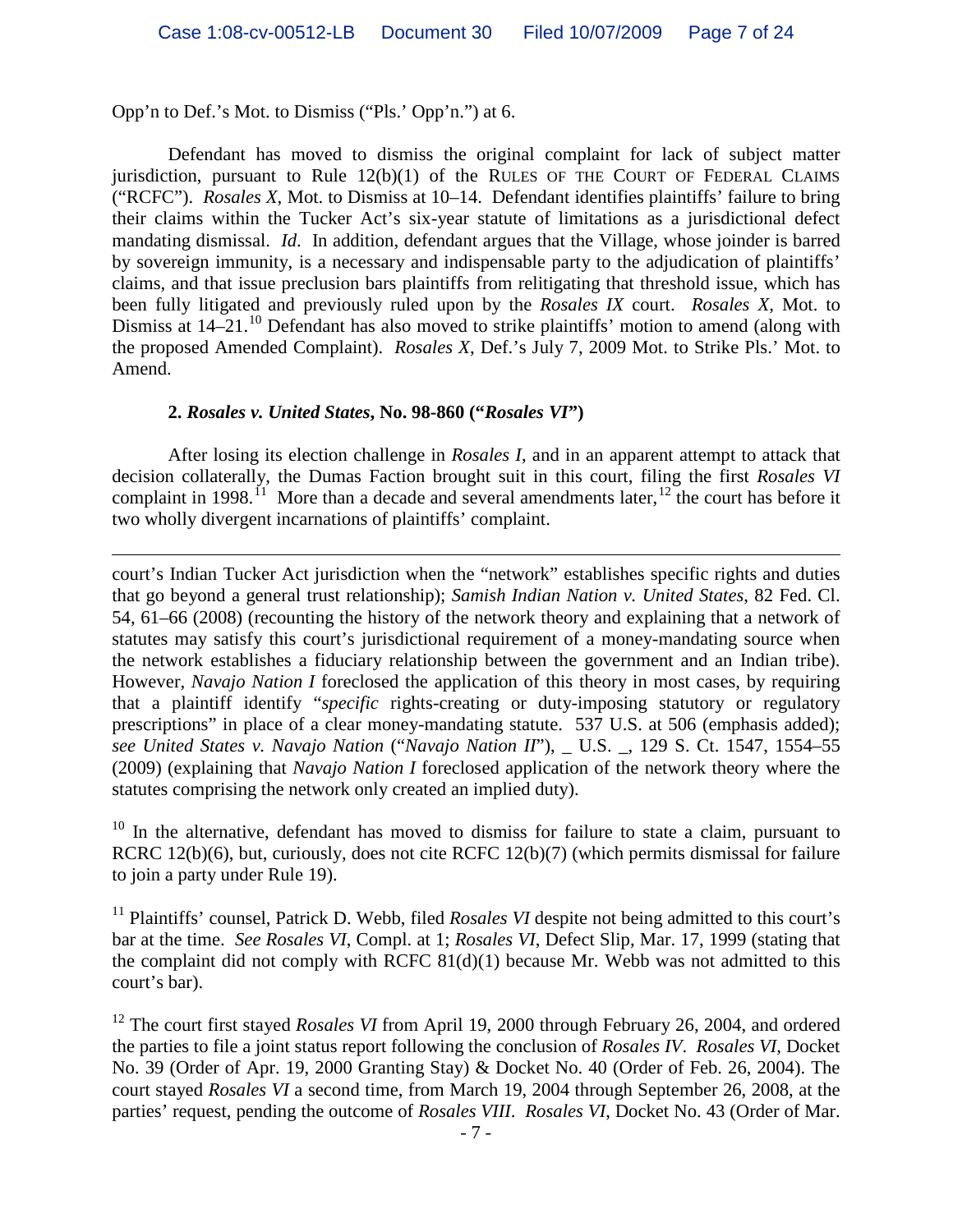The Second Amended Complaint, the last amendment filed with the court's leave, essentially continues the election challenges first launched in *Rosales I.* Plaintiffs claim that defendant breached its trust responsibilities by "dealing with non-members of JAMUL as if they were, in fact, members of JAMUL, and by independently and in conspiracy with the NON-MEMBERS,[13](#page-7-0) violating the Jamul Constitution and ordinances." *Rosales VI*, 2d Am. Compl. ¶ 41. The complaint also challenges defendant's recognition of the Incumbent Faction, *see id.* ¶ 19 (complaining of the purported NON-MEMBERS' receipt of federal funding and benefits), its "funding and facilitating . . . [the] staging of an illegal election for an illegal amendment to the JAMUL INDIAN VILLAGE Constitution," *id.*  $\sqrt{20}$  (referring to the 1996 secretarial election), and state and federal law enforcement officials' treatment of the Incumbent Faction as the lawful tribal government, *see id.* ¶ 26. The source of all of these charges is the series of Village elections that the Dumas Faction lost, along with IBIA's refusal in *Rosales I–IV* to overturn them. *See id.* ¶¶ 24–25 (asserting the validity of the Dumas Faction's tribal court judgments, despite the unambiguous language of *Rosales III* to the contrary). Defendant has moved to dismiss the Second Amended Complaint, on jurisdictional and justiciability grounds, notably, plaintiffs' lack of standing to bring suit either individually or on behalf of the Jamul Tribe. *Rosales VI*, Updated Mot. to Dismiss at 14–27.

On March 6, 2009, plaintiffs filed a memorandum, opposing defendant's updated motion to dismiss and seeking to consolidate this case with *Rosales X*, along with an eleven-page exhibit purporting to be a Third Amended Complaint. *Rosales VI*, Pls.' Mem. in Opp'n to Def.'s Updated Mot. to Dismiss ("Pls.' Opp'n.") at 2; Ex. A. In their memorandum, plaintiffs "voluntarily dismiss[ed] those portions of their Second Amended Complaint not contained in their proposed Third Amended Complaint." *Rosales VI*, Pls.' Opp'n. at 2. On June 24, 2009 the same day they filed their *Rosales X* motion to amend—plaintiffs filed a formal motion to amend the complaint in *Rosales VI*, along with an expanded, 41-page iteration of their Third Amended Complaint. *Rosales VI*, Pls.' June 24, 2009 Mot. to Amend. ("Pls.' June Mot."). Plaintiffs' *Rosales VI* June motion reiterates their abandonment of the elections-based claims, stating that, "[a]s pleaded in the proposed [third] amended complaint, Plaintiffs no longer make claims based upon their being the lawfully elected leaders of the tribe. Nor do they make claims for injury to tribal property, tribal assets, or any tribal interests." *Rosales VI*, Pls.' June Mot. at 4. Instead, in an apparent attempt to sidestep defendant's updated motion for dismissal and to start this case anew, plaintiffs' Third Amended Complaint in *Rosales VI* is a *verbatim duplicate* of the *Rosales X* Amended Complaint. [14](#page-7-1) *Compare Rosales VI*, 3d Am. Compl. ¶¶ 6–75 *with*

19, 2004 Granting Parties' Stay Request); Order of Sept. 26, 2008 Lifting Stay. Then-Chief Judge Damich transferred *Rosales VI* to this judge on September 26, 2008. *Rosales VI*, Docket No. 75 (Order Transferring Case).

 $\overline{a}$ 

<span id="page-7-0"></span><sup>13</sup> These styled "NON-MEMBERS" include the four members of the Incumbent Faction whose recall was at issue in *Rosales I*. *Compare* note 7, *supra* (listing the officials at issue), *with Rosales VI*, 2d Am. Compl. ¶ 7 (including those same officials in the list of "NON-MEMBERS"). *See also id.* ¶ 9 (alleging that the "NON-MEMBERS" have never been enrolled members of the Village).

<span id="page-7-1"></span> $14$  There are only two differences between the two complaints: (1) the inclusion of Joe Comacho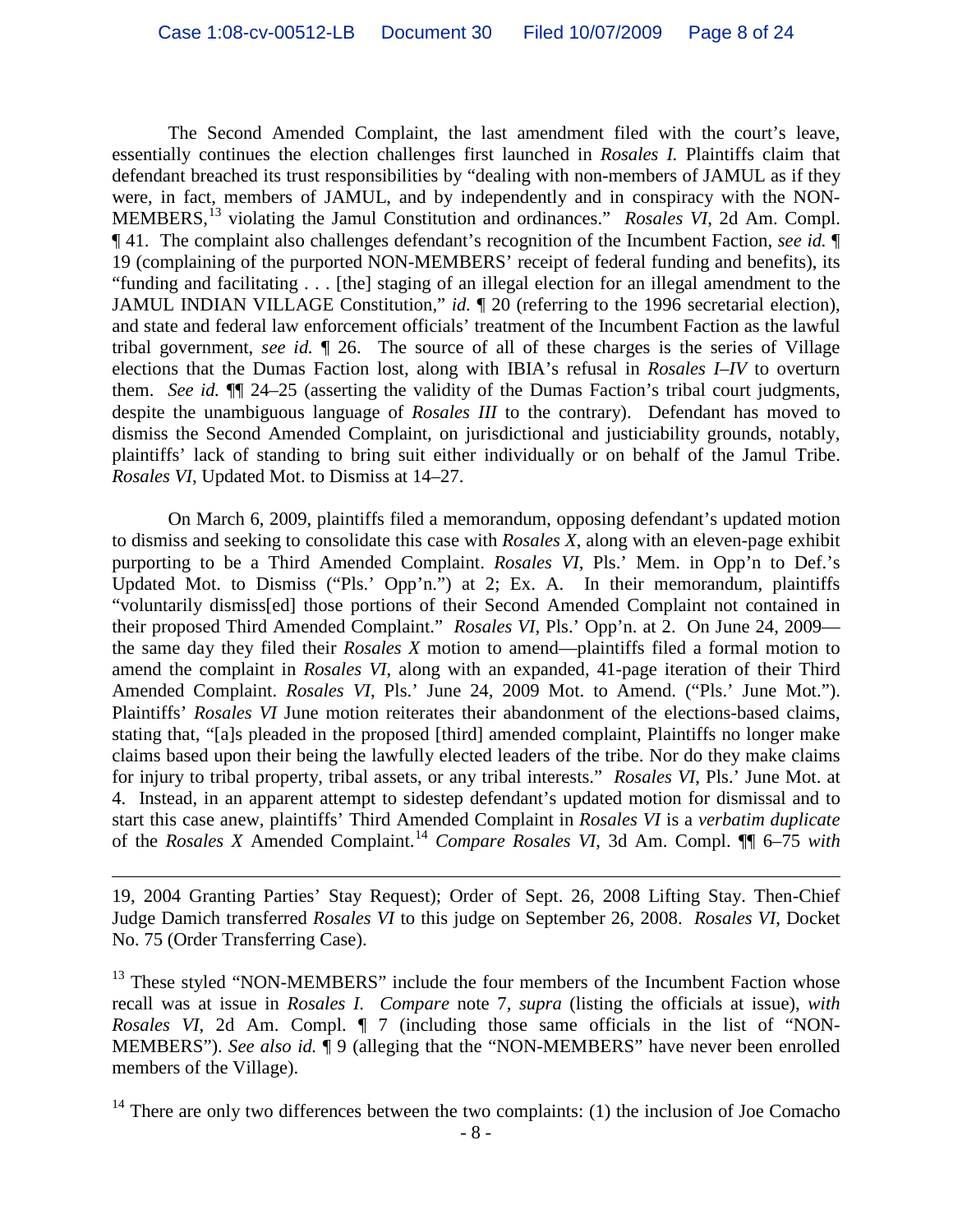*Rosales X*, Am. Compl ¶¶ 5–74. Defendant has moved to strike plaintiffs' motion to amend. *Rosales X*, Def.'s July 7, 2009 Mot. to Strike Pls.' Mot. to Amend.

#### *C. The Court Admits the Amended Complaints*

 $\overline{a}$ 

In *Rosales VI*, the court hereby grants plaintiffs' motion for leave to substitute the Third Amended Complaint. Accordingly, the court denies as moot defendant's updated motion to dismiss, which was based on the claims asserted in the now-abrogated Second Amended Complaint.

In *Rosales X*, the court hereby grants plaintiffs' motion for leave to substitute the Amended Complaint. Because the Amended Complaint in *Rosales X* alters nothing of the substance of the original complaint, however, the court deems defendant's previously filed motion for dismissal to apply to the Amended Complaint.

The court admits the newly amended complaints not because the circumstances satisfy the Supreme Court's standard for granting leave to amend. *Foman v. Davis*, 371 U.S. 178, 182 (1962). Indeed, plaintiffs arguably fail that standard in both cases and on multiple counts, including likely prejudice to defendant at this late stage in the suit (in both cases), bad faith on the part of plaintiffs (especially in *Rosales VI*, given the enormous departure that the purported "amendment" represents), and the futility of the amendments (in both cases). *See id.* To the contrary, the court grants leave to amend, for one *last* time in each case, in the hope of persuading plaintiffs of the inexorable futility of their obstinate fifteen-year campaign. In *Rosales VI*, the court would have granted defendant's updated motion to dismiss the Second Amended Complaint, on precisely the grounds articulated therein, and now dismisses *sua sponte* plaintiffs' Third Amended Complaint. Moreover, with two negligible exceptions (*see supra* note 14, and *infra* Section III), plaintiffs' Third Amended Complaint in *Rosales VI* and the Amended Complaint in *Rosales X* are *verbatim duplicates*, leaving before the court a single complaint, in all but name. In the shadow of plaintiffs' fifteen-year campaign of legal challenges, perpetuated in the face of repeated dismissals and adverse judgments on the merits, a campaign that has already wasted enormous administrative and judicial resources, the court will not refuse plaintiffs' inadvertent gift.

Having, in part, unscrambled the Rubik's Cube of where *Rosales VI* and *Rosales X* currently stand, and with identical complaints now before the court in both cases, the court's analysis begins—and ends—with the threshold question of whether it can adjudicate the merits of plaintiffs' claims in either case.

as a plaintiff, and (2) the recitation of two additional, wholly subordinate claims in the *Rosales VI* Third Amended Complaint (see *infra* Section III for discussion of these differences).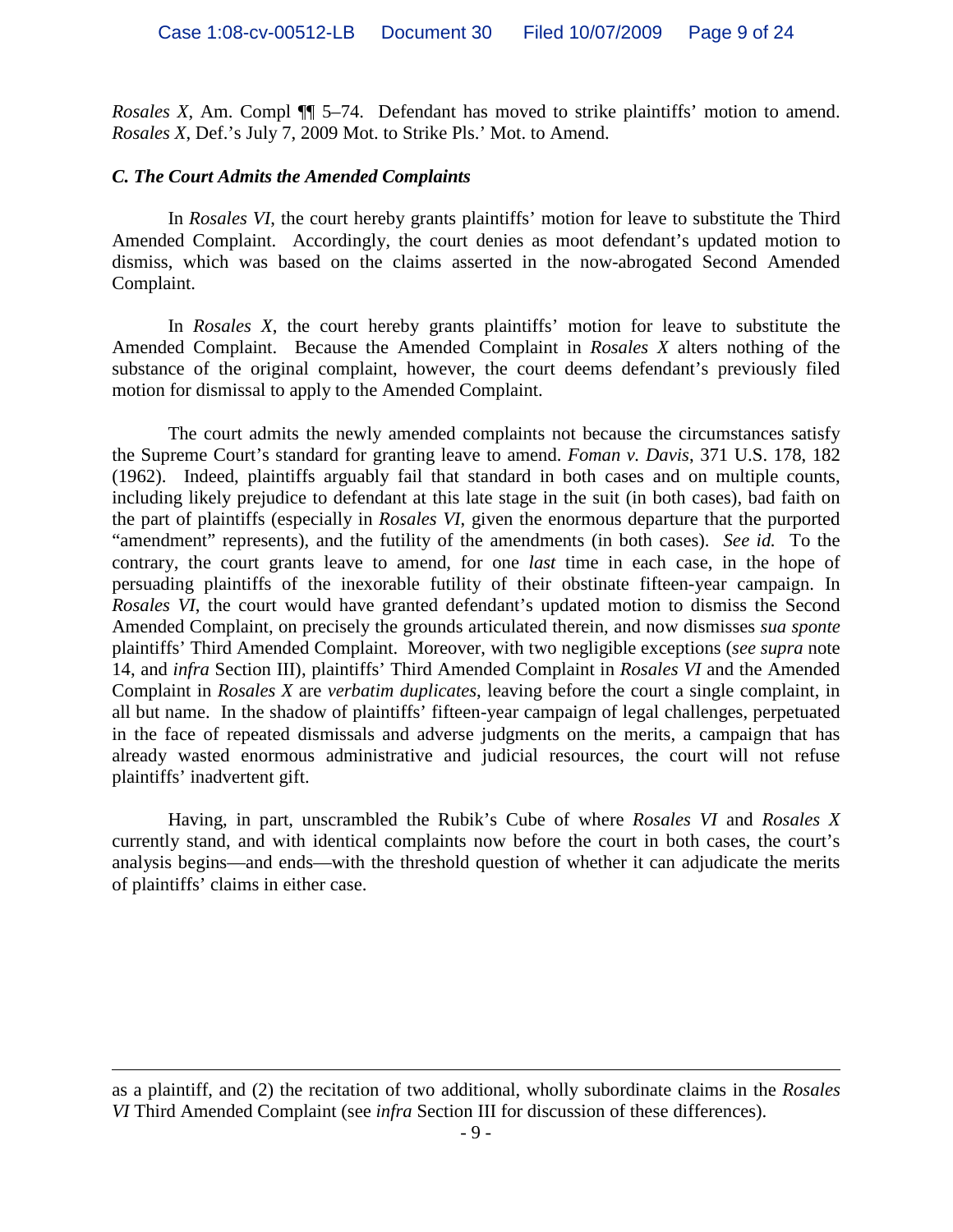# **II.** *ROSALES X*

Because of the significance for the court's decision of the near-identity of the Third Amended Complaint in *Rosales VI* and the Amended Complaint in *Rosales X*, the court routinely cites *both* complaints in the discussion below*.*

#### *A. The Tucker Act's Statute of Limitations Is a Jurisdictional Bar to Plaintiffs' Claims*

Before adjudicating the merits of a case, a court must first ensure that it has jurisdiction to hear and decide the matter before it. *E.g.*, *Hardie v. United States*, 367 F.3d 1288, 1290 (Fed. Cir. 2004); *PIN/NIP, Inc. v. Platt Chem. Co.*, 304 F.3d 1234, 1241 (Fed. Cir. 2002). As the Supreme Court recently reiterated, "[w]ithout jurisdiction the court cannot proceed at all in any cause. Jurisdiction is power to declare the law, and when it ceases to exist, the only function remaining to the court is that of announcing th[at] fact and dismissing the cause." *Steel Co. v. Citizens for a Better Env't*, 523 U.S. 83, 94 (1998). The court should begin by "presum[ing] that a cause of action lies outside the limited jurisdiction of the federal courts." *Blueport Co. v. United States*, 533 F.3d 1374, 1381 (Fed. Cir. 2008) (citing *Kokkonen v. Guardian Life Ins. of Am.*, 511 U.S. 375, 377 (1994)). Plaintiffs, as the party requesting the exercise of judicial power, bear the burden of establishing, by a preponderance of the evidence, the court's jurisdiction. *See Blueport*, 533 F.3d at 1381.

#### **1. The Tucker Act's Statue of Limitations Is a Jurisdictional Requirement for Suits in This Court**

This court's jurisdiction flows principally from the Tucker Act, codified in pertinent part at 28 U.S.C. § 1491. Claims under the Tucker Act are subject to a six-year statute of limitations: "[e]very claim of which the United States Court of Federal Claims has jurisdiction shall be barred unless the petition thereon is filed within six years after such claim first accrues." 28 U.S.C. § 2501. Unlike most statutes of limitations, which are typically treated as affirmative defenses, § 2501 is "a jurisdictional requirement for a suit in the Court of Federal Claims" and one that "may not be waived." *John R. Sand & Gravel Co. v. United States*, 457 F.3d 1345, 1354 (Fed. Cir. 2006), *aff'd*, 552 U.S. 130, 128 S. Ct. 750 (2008); *see also Martinez v. United States*, 333 F.3d 1295, 1316 (Fed. Cir. 2003) (en banc) ("It is well established that statutes of limitation for causes of action against the United States, being conditions on the waiver of sovereign immunity, are jurisdictional in nature."). Accordingly, this court has an ongoing duty to address, even *sua sponte*, the application of § 2501 to the instant cases. *See, e.g.*, *Folden v. United States*, 379 F.3d 1344, 1354 (Fed. Cir. 2004) ("[s]ubject-matter jurisdiction may be challenged at any time by the parties or by the court *sua sponte*"). Moreover, because § 2501 is a jurisdictional requirement, the running of the limitations period is "not susceptible to equitable tolling." *John R. Sand & Gravel Co.*, 128 S. Ct. at 755; *see also Black v. United States*, 84 Fed. Cl. 439, 450 (2008) ("[E]quitable tolling of . . . § 2501 is foreclosed by the Supreme Court's decision in *John R. Sand & Gravel Co.*").

#### **2. Claim Accrual Under § 2501**

A claim accrues under § 2501, and the six-year limitations period begins to run, "when all events have occurred to fix the government's alleged liability, entitling the claimant to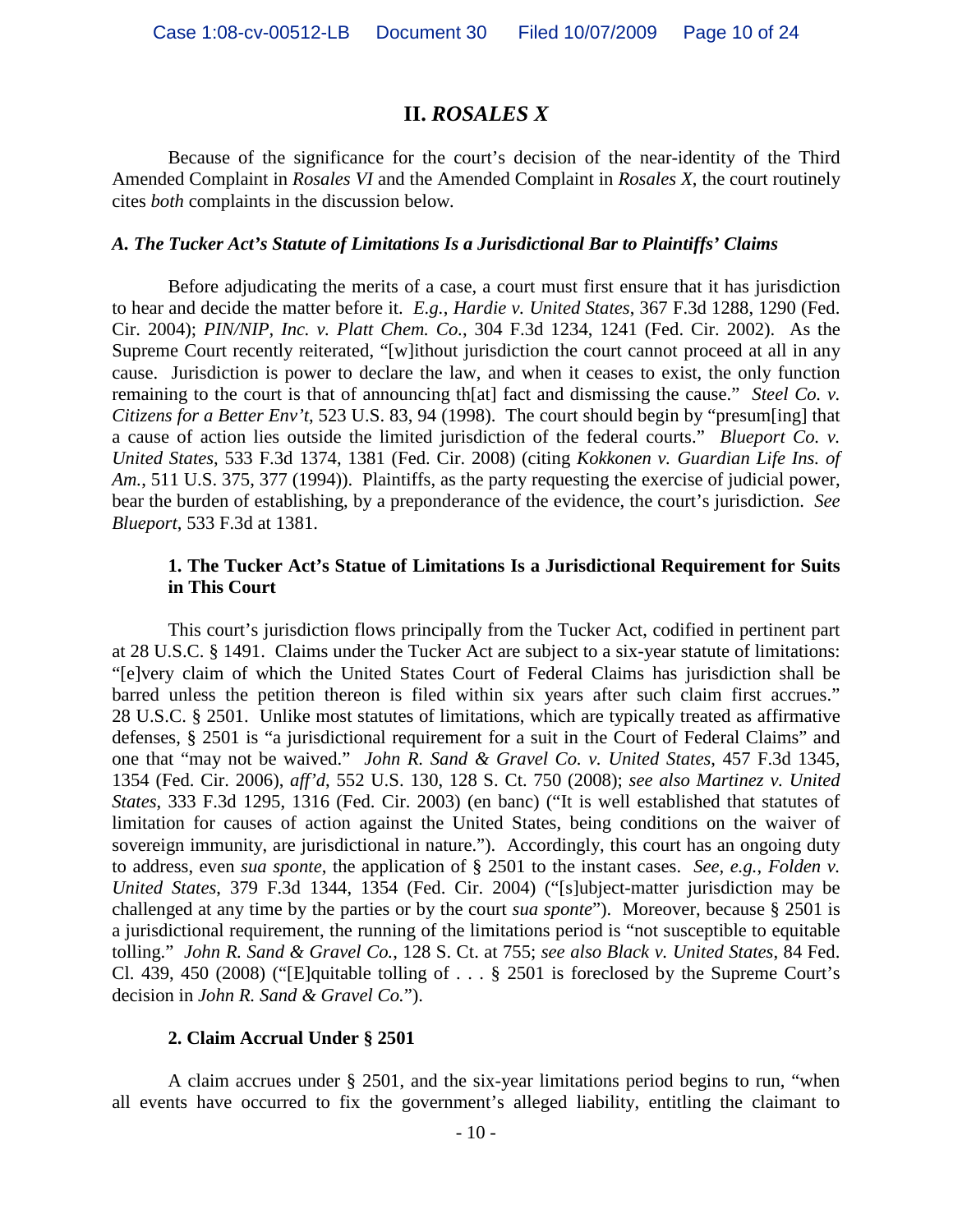demand payment and sue here for his money." *Martinez*, 333 F.3d at 1303. Further, "it is not necessary that the damages from the alleged [wrong] be complete and fully calculable before the cause of action accrues." *Fallini v. United States*, 56 F.3d 1378, 1382 (Fed. Cir. 1995). Instead, the proper focus "is upon the time of the [defendant's] *acts*, not upon the time at which the consequences of the acts became most painful." *Del. State Coll. v. Ricks*, 449 U.S. 250, 258 (1980).

A narrow "accrual suspension" rule allows "the accrual of a claim against the United States [to be] suspended, for purposes of 28 U.S.C. § 2501, ... . [only if] the plaintiff [can] either show that the *defendant has concealed its acts* with the result that plaintiff was unaware of their existence or . . . that its injury was *inherently unknowable* at the accrual date." *Young v. United States*, 529 F.3d 1380, 1384 (Fed. Cir. 2008) (emphasis added) (internal quotation marks an citations omitted). The accrual suspension rule is strictly and narrowly applied. *Martinez*, 333 F.3d at 1319. In line with the Supreme Court's foreclosure of equitable considerations under § 2501, *John R. Sand & Gravel*, 128 S. Ct. at 755, the accrual suspension rule does not create a constructive notice requirement of the traditional sort:

It is sometimes stated that accrual . . . will be suspended until the claimant "knew or should have known" that the claim existed. That articulation of the rule is not meant to set forth a different test . . . . [T]he "concealed or inherently unknowable" formulation . . . is both more common and more precise and we therefore endorse that formulation as the preferable one.

*Ingrum v. United States*, 560 F.3d 1311, 1315 n.1 (Fed. Cir. 2009) (internal citations omitted). Indeed, absent active concealment by defendant, accrual suspension requires what is tantamount to sheer impossibility of notice. *See Japanese War Notes Claimants Ass'n v. United States*, 373 F.2d 356, 359 (Ct. Cl. 1967) ("An example of [an inherently unknowable injury] would be when defendant delivers the wrong type of fruit tree to plaintiff and the wrong cannot be determined until the tree bears fruit."); *Roberts v. United States*, 312 Fed. App'x 340, 342 (Fed. Cir. 2009) (affirming dismissal of plaintiffs' claims as untimely under § 2501, where plaintiff failed to demonstrate that his military service records were wholly unavailable).

## **3. Plaintiffs' Claims Accrued No Later Than 1982**

Plaintiffs' claims all arise out of defendant's recognition of the Village as the beneficial owner of Parcels 04 and 05, and its failure to enforce plaintiffs' purported ownership interest in these parcels. *See, e.g.*, *Rosales X*, Am. Compl. ¶¶ 71, 78, 83; *Rosales VI*, 3d Am. Compl. ¶¶ 72, 83, 88. Plaintiffs' focus, *Rosales X*, Pls.' Opp'n at 2, 37, on their 2007 eviction is misguided. *See Del. State Coll.*, 449 U.S. at 258.While this eviction may be an additional injury resulting from defendant's act, and while it may set the accrual date for a hypothetical claim against the *Village*, it is wholly immaterial to accrual of the claims against defendant. *Id.* Similarly, any ongoing grading, excavation, or other construction activity conducted by the Village, on Parcels 04 and 05, flows from the Village's exercise of beneficial ownership of these parcels. While this construction activity may represent further injury to plaintiffs, and may be the "most painful" yet of the consequences of defendant's acts, it is irrelevant to setting the accrual date for plaintiffs' claims. *Id.* Therefore, the NAGPRA violations alleged by plaintiffs are likewise tethered to defendant's initial grant of beneficial ownership over Parcels 04 and 05 to the Village. By that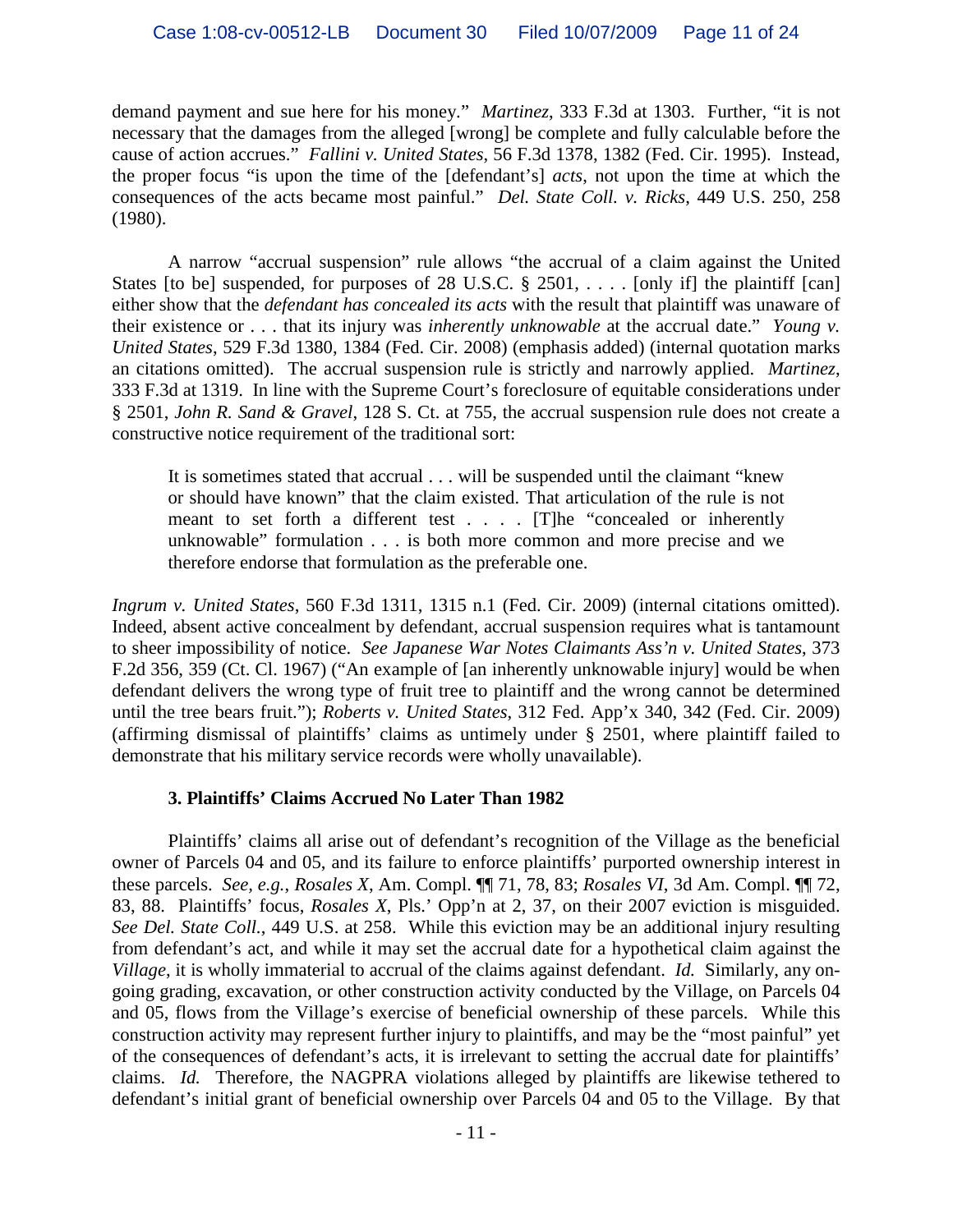act, defendant repudiated any trust obligation that it allegedly owed plaintiffs—whether under IRA, NAGPRA or the common law—and, if plaintiffs were indeed the rightful beneficial owners of the land, effected a taking without just compensation. *See Jones v. United States*, 801 F.2d 1334, 1335–36 (Fed. Cir. 1986) ("A trustee may repudiate an express trust by words . . . or by actions inconsistent with his obligations under the trust.").

The same reasoning leads the court to reject plaintiffs' contention that the "continuing claims" doctrine restores the timeliness of their claims. *See Rosales X*, Pls.' Opp'n at 37–38. The continuing claims doctrine allows the adjudication of claims that would otherwise be untimely when the claims are "inherently susceptible to being broken down into a series of independent and distinct events or wrongs, each having its own associated damages," and when at least one of these events falls within the limitations period. *Brown Park Estates-Fairfield Dev. Co. v. United States*, 127 F.3d 1449, 1456 (Fed. Cir. 1997) ("*Brown Park*"). However, "a claim upon a single distinct event, which may have *continued ill effects* later on, is *not* a continuing claim." *Id.* (emphasis added). On similar facts, the court previously refused to apply the continuing claims doctrine where plaintiffs alleged that the United States' "continued and repeated refusal to recognize [plaintiffs] as the rightful owners of [the disputed parcel] should be considered a continuing wrong." *Voison v. United States*, 80 Fed. Cl. 164, 176 (2008). Plaintiffs here conclude that their claims did not accrue until March 10, 2007, the date on which the Village allegedly evicted them from their homes. *Rosales X*, Pls.' Opp'n at 2. By their logic, it is unclear to the court why they do not contend that their claims are accruing still, since they allege that the grading and excavation of Parcels 04 and 05 are on-going. *See, e.g.*, *Rosales X*, Am. Compl. ¶¶ 60, 71(4); *Rosales VI*, 3d Am. Compl. ¶¶ 61, 72(4). Regardless, plaintiffs' contention is flawed. While the 2007 eviction may be a belated injury caused by defendant's acts, it is not an "independent and distinct event or wrong," *Brown Park*, 127 F.3d at 1456, for which defendant is responsible, and thus does not support application of the continuing claims doctrine.

In sum, it is a single act by defendant, with respect to each of these two parcels, that marked the final event "fix[ing] the government's alleged liability, entitling [plaintiffs] to demand payment and sue here for [their] money." *Martinez*, 333 F.3d at 1303. Based largely on plaintiffs' own pleadings, the court fixes the time of this accrual-triggering event at nearly three decades ago. Plaintiffs claim that defendant failed to enforce the deeds to, and plaintiffs' beneficial ownership of, Parcels 04 and 05. *Rosales X*, Am. Compl. ¶ 71(1); *Rosales VI*, 3d Am. Compl. ¶ 72(1). Parcel 04 was conveyed to the United States, in trust for "half-blood Jamul Indians," on December 12, 1978; the grant deed was recorded on December 27 of that year. *Rosales X*, Am. Compl. ¶ 13; *Rosales VI*, 3d Am. Compl. ¶ 14. As the Ninth Circuit previously observed in 2003, the Jamul Indian Village began asserting beneficial ownership over Parcel 04 no later than 1981. *See Rosales VII Affirmance*, 73 F. App'x at 914. Parcel 05 was deeded to the United States "in trust for the Jamul Indian Village"—not for plaintiffs as individuals—on July 27, 1982. *Rosales X*, Am. Compl. ¶ 24, Ex. F; *Rosales VI*, 3d Am. Compl. ¶ 25, Ex. F. Therefore, as to Parcel 05, plaintiffs' claims accrued on July 27, 1982, when defendant accepted that parcel in trust for the Village. As to Parcel 04, plaintiffs' claims accrued some time in 1981, when the Jamul Indian Village was formed, *Rosales X*, Am. Compl. ¶ 22, *Rosales VI*, 3d Am. Compl. ¶ 23, and began exercising jurisdiction over that parcel, *Rosales VII Affirmance*, 73 F. App'x at 914.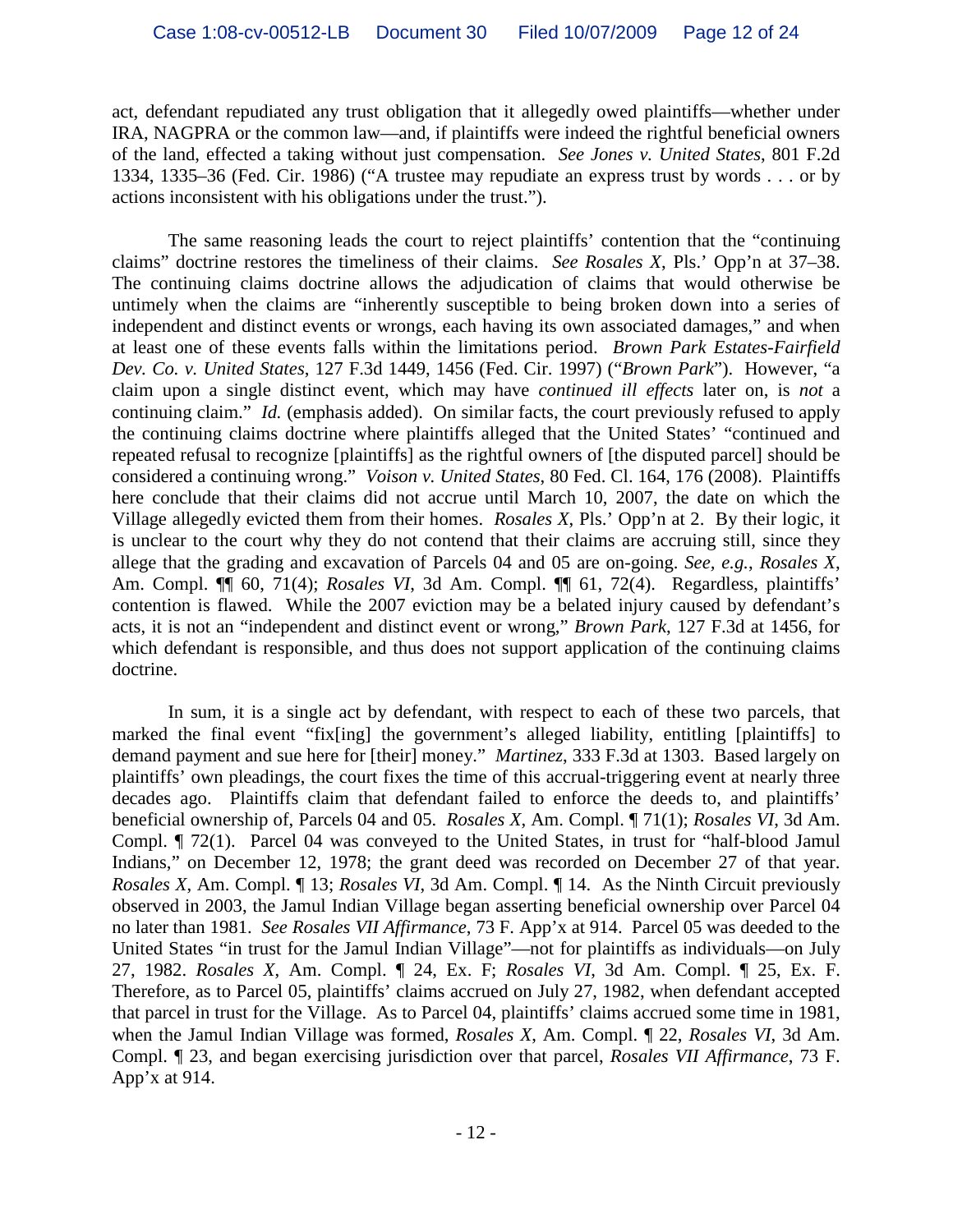Finally, defendant's acts must have been actively concealed or inherently unknowable for plaintiffs' claims to be eligible for accrual suspension. *Ingrum*, 560 F.3d at 1315 n.1. Plaintiffs have not alleged that defendant concealed, or sought to conceal, its acceptance of Parcels 04 and 05 in trust for the Jamul Tribe collectively or its recognition of the Village as the beneficial owner of these parcels. Nor was this injury inherently unknowable, by any stretch of the imagination. Plaintiffs, therefore, cannot hope to meet the stringent standard for accrual suspension.

## **4. The Indian Trust Accounting Statute Is Unavailable to Suspend the Accrual of Plaintiffs' Claims**

In the alternative, plaintiffs contend that the Indian Trust Accounting Statute ("ITAS"), Pub. L. No. 108-108, 117 Stat. 1263  $(2003)$ ,<sup>[15](#page-12-0)</sup> operates to suspend the accrual of their claims until defendant provides plaintiffs with a complete accounting of their trust. *Rosales X*, Pls.' Opp'n at 35–37. Defendant responds that ITAS only applies to trust *funds*, not trust assets such as the land parcels at issue. The court agrees. ITAS states, in pertinent part:

[N]otwithstanding any other provision of law, the statute of limitations shall not commence to run on any claim, including a claim in litigation pending on the date of the enactment of this Act, concerning losses to or mismanagement of trust funds, until the affected tribe or individual Indian has been furnished with the accounting of such funds from which the beneficiary can determine whether there has been a loss.

Pub. L. No. 108-108, 117 Stat. 1263 (2003). Thus, when ITAS applies, the Tucker Act's statute of limitations does not begin to run, nor does a claim accrue for breach of fiduciary duty regarding a trust fund, until the complaining Indian tribe or individual has received an accounting, thereby learning of the trustee's repudiation. *See Shoshone Indian Tribe v. United States*, 364 F.3d 1339, 1347–48 (Fed. Cir. 2004).

*Shoshone* held that ITAS only applies to trust *funds*, and that the statute does not toll a claim for breach of fiduciary duty regarding trust *assets*. *See id.* at 1348–50. As the Federal Circuit explained, claims regarding trust funds include claims concerning the trustee's duty (1) to collect payments under tribe contracts, (2) to deposit collected money into the tribes' interestbearing trust accounts, and (3) to assess contractual penalties for late payment against breaching parties. *Id.* at 1350. In contrast, ITAS does not apply to *assets* held in trust, such as sand and gravel, timber, or oil and gas assets. *See Shoshone*, 364 F.3d at 1350 (holding that ITAS did not apply to gravel and sand assets); *Oenga v. United States*, 83 Fed. Cl. 594, 609 (2008) (holding ITAS only extended the statute of limitations concerning the collection of royalties from gas and oil assets, i.e., funds); *Simmons v. United States*, 71 Fed. Cl. 188, 193 (2006) (holding that ITAS did not apply to a claim for breach of fiduciary duty for government mismanagement of timber assets).

<span id="page-12-0"></span><sup>&</sup>lt;sup>15</sup> ITAS was first adopted in 1990, and has been readopted each year since without any material changes. Because plaintiffs cite to the 2003 version of ITAS, so does the court.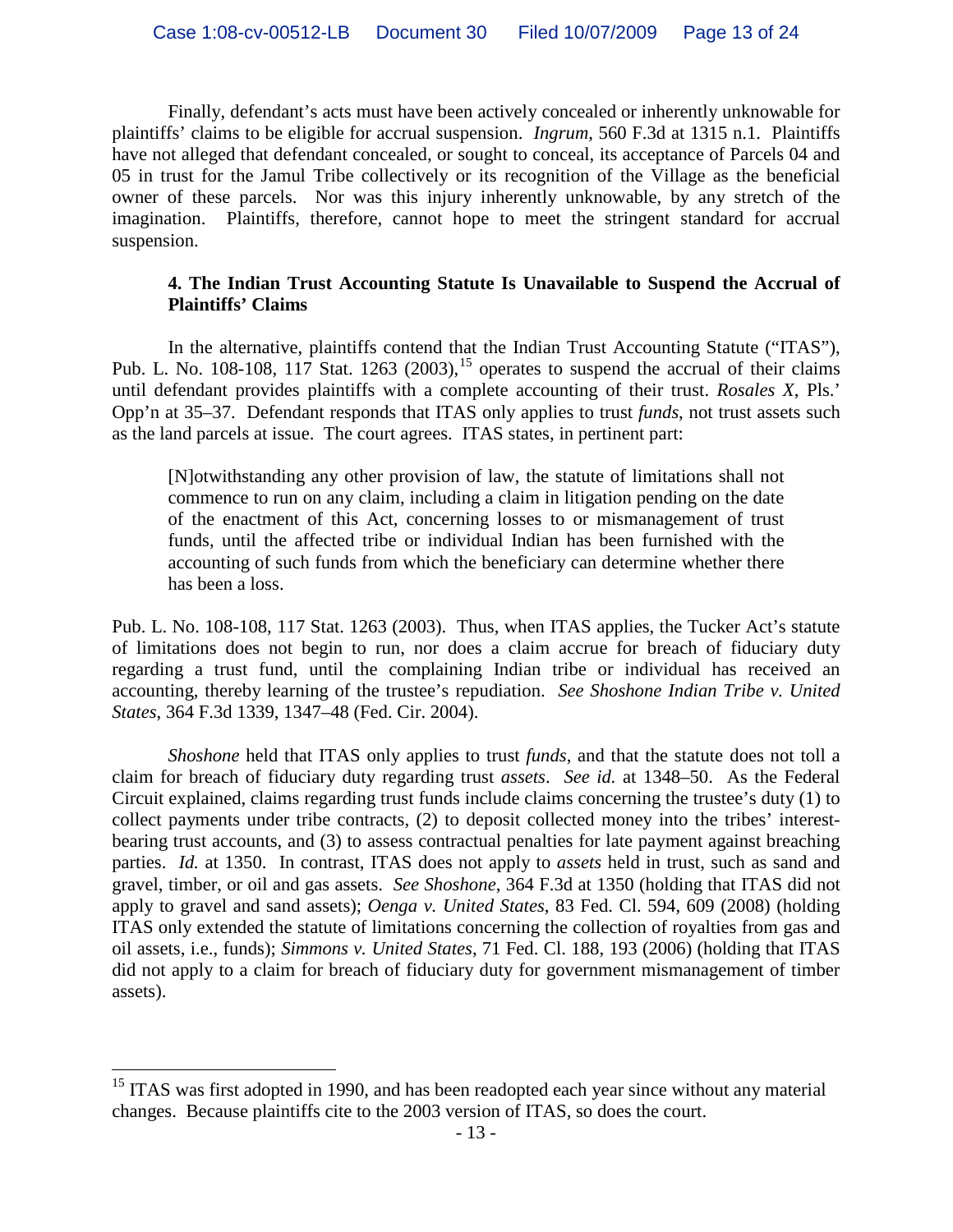Here, plaintiffs' claims for breach of fiduciary duty center on parcels of land, which are assets held in trust, not trust funds. ITAS is therefore unavailable to toll the accrual of plaintiffs' claims.

## **5. Plaintiffs' Claims Are Barred by the Statute of Limitations**

Plaintiffs' claims accrued in 1981 and 1982, as to Parcels 04 and 05, respectively. The six-year limitations period, under § 2501, thus expired no later than 1988, nearly two decades before plaintiffs filed their original complaint in *Rosales X*, on July 15, 2008.<sup>[16](#page-13-0)</sup> Because plaintiffs' claims are ineligible for accrual suspension, and because neither ITAS nor the continuing claims doctrine are apposite, plaintiffs' claims cannot clear the jurisdictional bar of the Tucker Act's statute of limitations.

## *B. Issue Preclusion Bars Adjudication of Plaintiffs' Claims*

Assuming, *arguendo*, that plaintiffs' claims in *Rosales X* are timely, the Village's absence as a party to this litigation is a sufficient, independent ground for dismissal. Plaintiffs' claims in *Rosales X* rest upon the foundational assumption that plaintiffs, not the Village, are the rightful beneficial owners of Parcels 04 and 05. *See Rosales X*, Am. Compl. ¶¶ 75–87. Over the course of the labyrinthine history of these disputes, other courts have determined that plaintiffs cannot maintain any claims that assert, explicitly or implicitly, beneficial ownership of tribal land, such as Parcels 04 and 05, without joining the Village, a "necessary and indispensable" party. *Rosales VII Affirmance* at 914–15; *Rosales IX* at \*5–\*6. The doctrine of issue preclusion bars plaintiffs from challenging that determination.

Issue preclusion, or collateral estoppel,  $17$  is "grounded on the theory that one litigant cannot unduly consume the time of the court at the expense of other litigants, and that, once the court has finally decided an issue, a litigant cannot demand that it be decided again." *Warthen v. United States*, 157 Ct. Cl. 798, 798 (1962). Issue preclusion "has the dual purpose of protecting litigants from the burden of relitigating an identical issue with the same party or his privy and of promoting judicial economy by preventing needless litigation." *Parklane Hosiery Co. v. Shore*, 439 U.S. 322, 326 & n.5 (1979); *Morgan v. Dep't of Energy*, 424 F.3d 1271, 1274 (Fed. Cir. 2005). Granting preclusive effect to the determination of issues upholds a "fundamental precept of common-law adjudication," namely, that a "right, question or fact distinctly put in issue and directly determined by a court of competent jurisdiction . . . cannot be disputed in a subsequent suit between the same parties . . . ." *Montana v. United States*, 440 U.S. 147, 153 (1979). Thus, "[w]hen an issue of fact or law is actually litigated and determined by a valid and final judgment, and the determination is essential to the judgment, the determination is conclusive in a

<span id="page-13-0"></span> <sup>16</sup> The Amended Complaint in *Rosales X*, asserting the identical claims and arising out of the identical "conduct, transaction, or occurrence" set out in the original complaint, qualifies for relation back to the original filing date, pursuant to RCFC  $15(c)(1)$ .

<span id="page-13-1"></span> $17$  While this court prefers the doctrine's more precise label of "issue preclusion," many courts continue to use the term "collateral estoppel" either exclusively or interchangeably with "issue preclusion."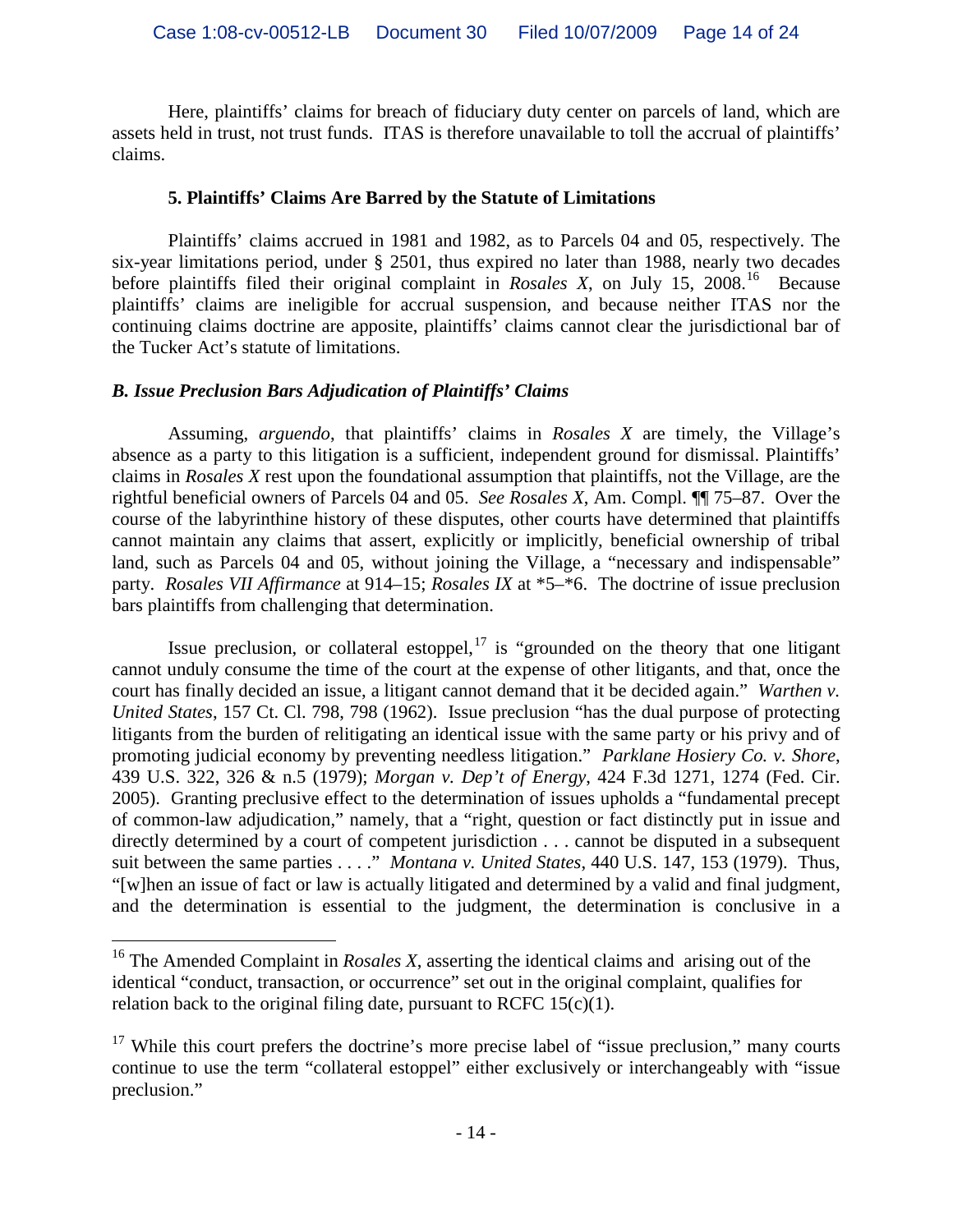subsequent action between the parties, whether on the same or a *different claim*." RESTATEMENT (SECOND) OF JUDGMENTS<sup>[18](#page-14-0)</sup> § 27 (1982) (emphasis added).

Plaintiffs' claims in the instant case rest upon the foundational assumption that they, not the Village, are the rightful beneficial owners of Parcels 04 and 05. Adjudication of their claims thus requires, as a first step, a determination of the ownership status of these two parcels. The success of plaintiffs' claims in *Rosales IX* was likewise contingent on their claim of beneficial ownership to Parcel 04. *See Rosales IX* at \*4. In that case, plaintiffs claimed, as they do before this court, that the Native American Graves Protection and Repatriation Act (NAGPRA) imposed an affirmative duty of trust upon the federal government to prevent construction on those parcels of land, including Parcel 04, where Native American remains allegedly exist. *See Rosales IX* at \*2, \*8–\*10. Plaintiffs asserted that this duty was owed to them as the beneficial owners of Parcel 04. *Id.* The *Rosales IX* court held that plaintiffs could not dispute the ownership of that land in the absence of the Village, whose ownership interest was directly implicated, and whose joinder was barred by sovereign immunity. *Id.* at \*5–\*6. Concluding that the United States could not adequately represent the Village's interests, the *Rosales IX* court refused to allow its plaintiffs to "make an end run around tribal sovereign immunity by suing the United States" and litigating the ownership status of Parcel 04 without the Village. *Id. Rosales*  IX held that, pursuant to Rule [19](#page-14-1) of the FEDERAL RULES OF CIVIL PROCEDURE ("FRCP"),  $^{19}$  the Village is a "necessary and indispensable" party to any such litigation; the court granted, with prejudice, the government's motion for dismissal. *Id.* at \*10. Significantly, that court denied plaintiffs leave to amend their complaint, noting that any amendment asserting that the land at issue is federal, rather than tribal, would be futile. *Id.*

<span id="page-14-0"></span> <sup>18</sup> In *Young Engineers*, *Inc. v. United States International Trade Commission*, 721 F.2d 1305, 1314 (Fed. Cir. 1983), the Federal Circuit cited and quoted relevant provisions of the RESTATEMENT (SECOND) OF JUDGMENTS (1982) in order to determine issues of *res judicata*, collateral estoppel, and issue and claim preclusion. The Federal Circuit continues to rely on the RESTATEMENT to guide its analysis of preclusion, and continues to cite *Young Engineers* in support of that reliance. *See, e.g.*, *Jet, Inc. v. United States*, 223 F.3d 1360, 1362 (Fed. Cir. 2000) (citing *Young Engineers* for the proposition that the "Federal Circuit would receive guidance from RESTATEMENT (SECOND) OF JUDGMENTS (1982)").

<span id="page-14-1"></span><sup>&</sup>lt;sup>19</sup> FRCP 19 is identical, in pertinent part, to RCFC 19. As part of the 2007 amendments to FRCP 19, the word "necessary" was replaced with "required" in subparagraph (a), and the term "indispensable" was deleted from subparagraph (b), for being at once redundant and conclusory. *See* Advisory Committee's Notes on 2007 Amendment to FRCP 19. The current version to RCFC 19 follows suit. Many courts, however, including the *Rosales IX* court, have continued to use the label of "necessary and indispensable," in referring to a party whose joinder is required under Rule 19(a), but who cannot be joined, and without whom the court decides, pursuant to Rule 19(b), that it cannot proceed. This court prefers to follow the current language of the rule. However, the significance of the *Rosales IX* opinion to this court's present holding counsels in favor of using the language of "necessary and indispensable party," lest differences in terminology obfuscate the substantive similarities between the two matters.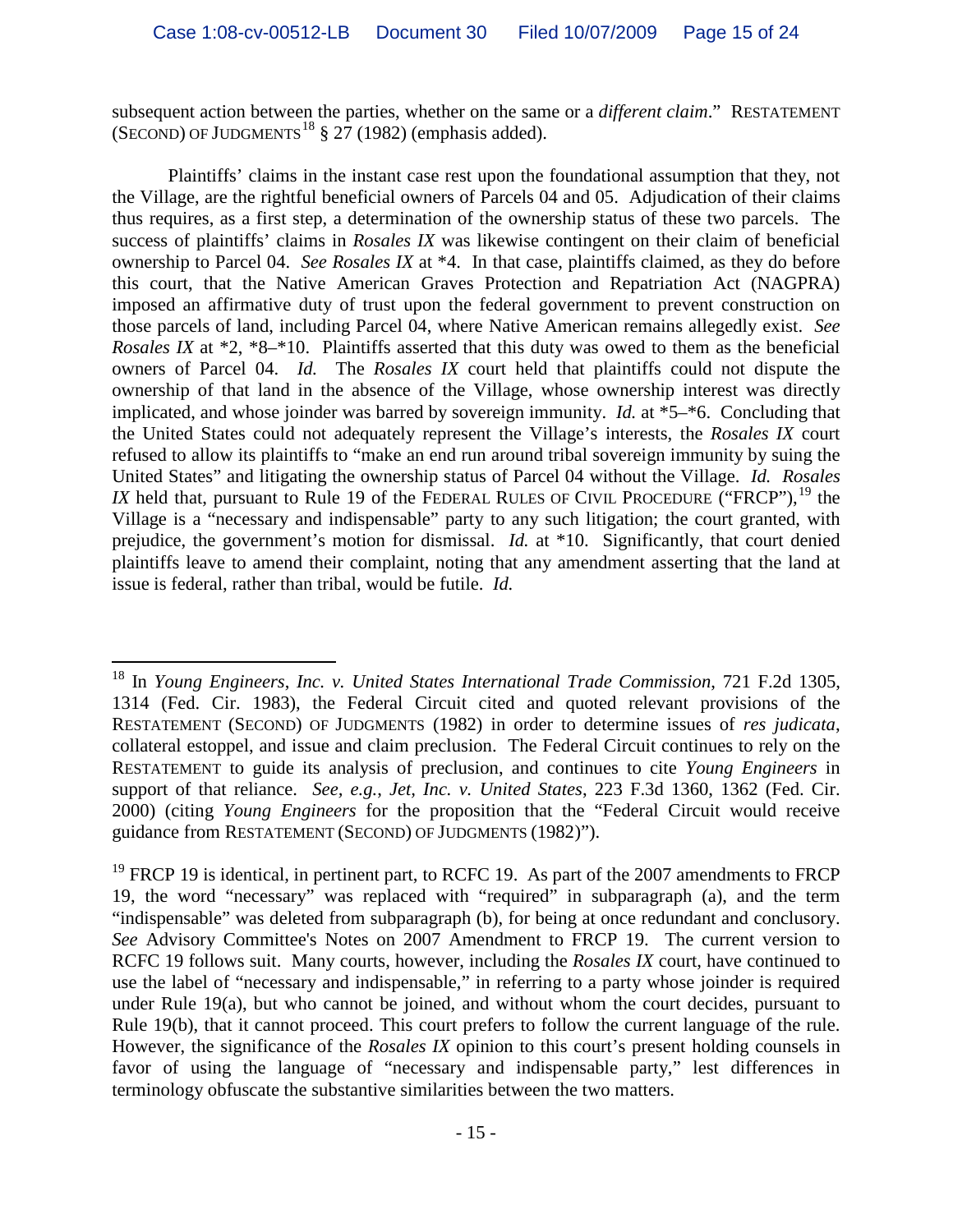Pointing to the holding in *Rosales IX*, defendant raises issue preclusion as a bar to plaintiffs' claims.<sup>[20](#page-15-0)</sup> Rosales X, Mot. to Dismiss at 15–16. Under the Federal Circuit's test, the party invoking issue preclusion must show that:

(1) the issue is identical to one decided in the first action; (2) the issue was actually litigated in the first action; (3) resolution of the issue was essential to a final judgment in the first action; and (4) the party against whom estoppel is invoked had a full and fair opportunity to litigate the issue in the first action.

*Innovad Inc. v. Microsoft Corp.*, 260 F.3d 1326, 1334 (Fed. Cir. 2001). The court addresses the four prongs of this test, *seriatim*.

## **1. Identity of the Issue**

Under the first prong of the test, the question is whether the issue of the Village's status as a necessary and indispensable party is the same in the instant litigation as it was in *Rosales IX*.

The *Rosales X* claims rest no less critically upon plaintiffs' assertion of beneficial ownership of tribal land (Parcels 04 and 05) than did their unsuccessful claims in *Rosales IX*. *Compare Rosales X*, Am. Compl. ¶¶ 78 (claiming that defendant breached its duties to plaintiffs by "failing to enforce the deed to, and Plaintiffs' beneficial ownership of, [Parcels 04 and 05]") *and* 83–85 (claiming that this same failure effected a taking), *with Rosales IX* at \*4 (discussing plaintiffs' claims of beneficial ownership in Parcel 04). Plaintiffs still rely, as they did in *Rosales IX*, upon NAGPRA to establish defendant's alleged breach of its fiduciary duty, in failing to stop construction activity on Parcels 04 and 05. *Compare Rosales X*, Am. Compl. ¶ 71(4)–(10) (setting forth plaintiffs' NAGPRA claims) *with Rosales IX* at \*8–\*10 (rejecting plaintiffs' arguments that the government has any affirmative duties pursuant to NAGPRA to prevent the inadvertent discovery of human remains on these same parcels).

Moreover, the facts that plaintiffs marshal in support of their *Rosales X* claims duplicate, in large swaths, the facts alleged in *Rosales IX*. *Compare, e.g.*, *Rosales X*, Am. Compl. ¶¶ 11– 21, 28–51 (detailing plaintiffs' claims to beneficial ownership of Parcel 04) *with Rosales IX*, Am. Compl*.* ¶¶ 19–30, 33–42, 44–54 (same); *see also Rosales VI*, 3d Am. Compl. ¶¶ 12–22, 29–52 (same). The evidence that plaintiffs use to support their present complaint is likewise recycled: of thirteen exhibits that accompanied the *Rosales IX* complaint, plaintiffs have attached eleven to their *Rosales X* Amended Complaint (and to the Third Amended Complaint in *Rosales VI*). *Compare Rosales X*, Am. Compl., Exs. List, *with Rosales IX*, Am. Compl, Exs. List; *see also Rosales VI*, 3d Am. Compl, Exs. List. Even typographical errors in the *Rosales X* complaint (and in the *Rosales VI* Third Amended Complaint) unwittingly reveal the extent to which plaintiffs are re-litigating *Rosales IX*. Specifically, the complaints share the same mistyped citation to a Memorandum of the Solicitor of the Department of the Interior: "*supra* not [sic] 76, at 1497." *Compare Rosales X*, Am. Compl. ¶ 42 *and Rosales VI*, 3d Am. Compl. ¶ 43 *with Rosales IX*, Am. Compl*.* ¶ 45.

<span id="page-15-0"></span><sup>&</sup>lt;sup>20</sup> Remarkably, in arguing that issue preclusion should not bar their claims, plaintiffs cite cases from the Sixth, Eighth, and Ninth Circuits, whose precedent is not binding upon this court, while failing to cite a single Federal Circuit case, concerning the effect or scope of issue preclusion. *See Rosales X*, Pls.' Opp'n at 40–44.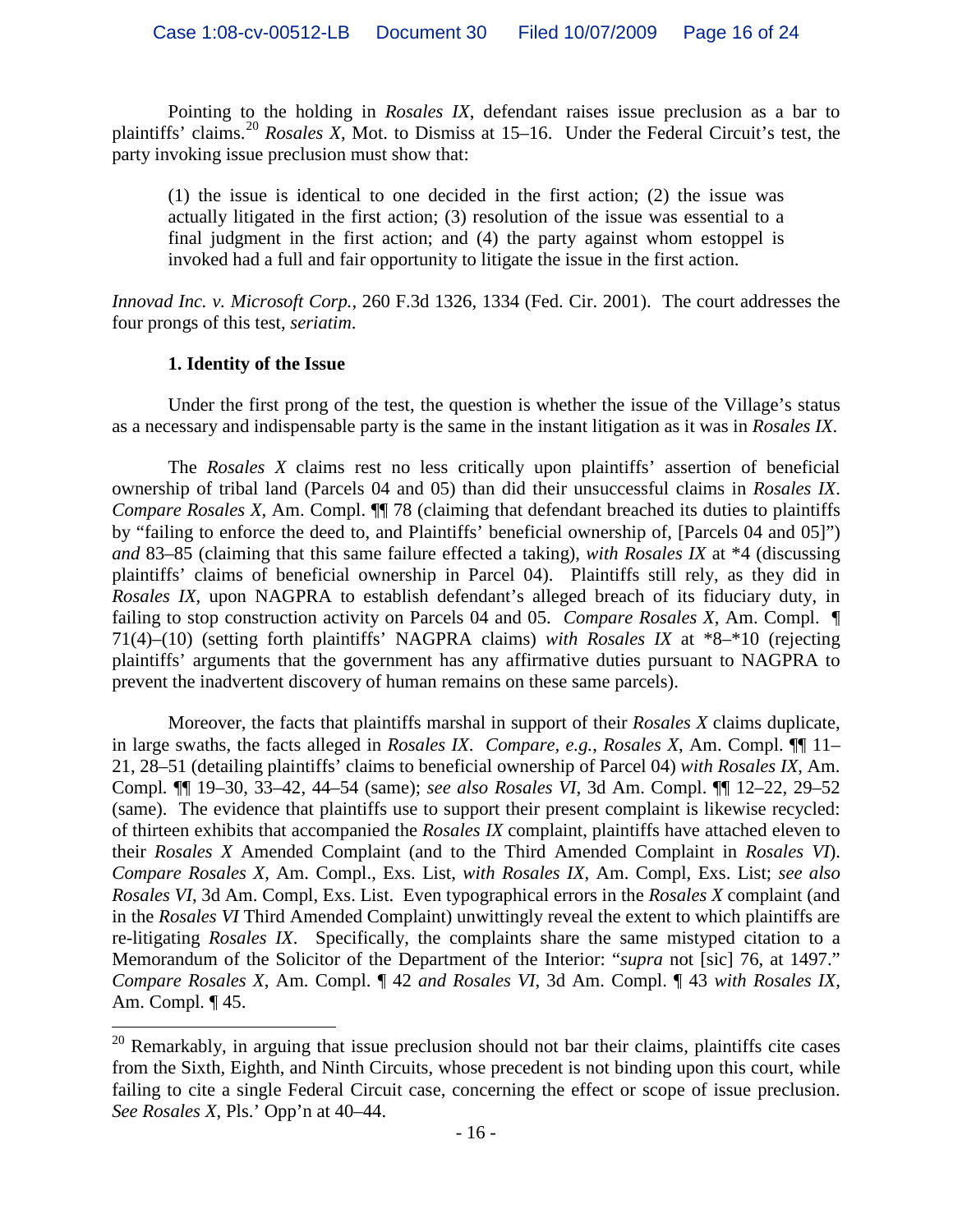Thus, it is manifest that *Rosales IX* decided the identical issue now before this court, namely, whether the Village is an indispensable party to the adjudication of claims challenging the Village's ownership interest in tribal land.

Finally, aside from the exact identity of the issue, the policy underlying the doctrine of issue preclusion supports its application in this instance. Where exact identity of an issue is lacking, "[t]he problem involves a balancing of important interests: on the one hand a desire not to deprive the litigant of an adequate day in court; on the other hand, a desire to prevent repetitious litigation of what is essentially the same dispute." RESTATEMENT (SECOND) OF JUDGMENTS § 27, cmt. c (1982). After myriad chances, in numerous venues, to litigate their claims—either disputing the results of tribal elections and defendant's recognition thereof, or asserting that defendant unlawfully transferred plaintiffs' land to the Village—plaintiffs cannot plausibly protest that they have been deprived of their day in court. This court can only conclude that plaintiffs in *Rosales X* have simply recycled their NAGPRA-based breach of duty claims from *Rosales IX*, while adding sparse references to IRA in an attempt to invoke this court's jurisdiction.

#### **2. Whether the Issue Was Actually Litigated**

The second prong of the Federal Circuit's test for issue preclusion asks whether the issue has been litigated previously. *See Innovad*, 260 F.3d at 1334. This prong merely requires that the issue was (1) properly raised (by the pleadings or otherwise), (2) submitted for determination, and (3) determined. *Franklin Sav. Corp.*, 56 Fed. Cl. at 738 (citing *Banner v. United States*, 238 F.3d 1348, 1354 (Fed. Cir. 2001) and RESTATEMENT (SECOND) OF JUDGMENTS § 27, cmt. d (1982)).

First, upon review of the procedural history in *Rosales IX*, it is clear that the Village's status as a necessary and indispensable party was properly raised in that case. The claims in the *Rosales IX* complaint, as cited above, clearly implicate this issue. Second, the parties in *Rosales IX* obviously submitted this issue for determination: the issue was addressed in the defendant's motion to dismiss and in plaintiffs' opposition thereto, and was the subject of oral argument before the *Rosales IX* court. *See Rosales IX*, Mot. to Dismiss at 12–17; *Rosales IX*, Pls.' Opp'n at 25–31. Finally, the *Rosales IX* court made clear that its dismissal, with prejudice and without leave to amend, was grounded squarely in its determination that the Village was a necessary and indispensable party to the adjudication of any claims implicating the ownership status of the land at issue. *Rosales IX* at \*5–6, \*10. The second prong of the test for erecting issue preclusion as a bar to plaintiffs' claims is thus easily met.

#### **3. Whether Determination of the Issue Was Essential to the Resulting Judgment**

The inquiry under the third prong of the test does not require that the prior determination of an issue "be so crucial that, without it, the [prior] judgment could not stand." *Mother's Rest., Inc. v. Mama's Pizza, Inc.*, 723 F.2d 1566, 1571 (Fed. Cir. 1983). Rather, this third requirement seeks to prevent a mere incidental or collateral determination of a nonessential issue from precluding that issue's determination in a later litigation. *Id.* The final judgment in *Rosales IX* was a dismissal without leave to amend. *Rosales IX* at \*10. Significantly, the *Rosales IX* court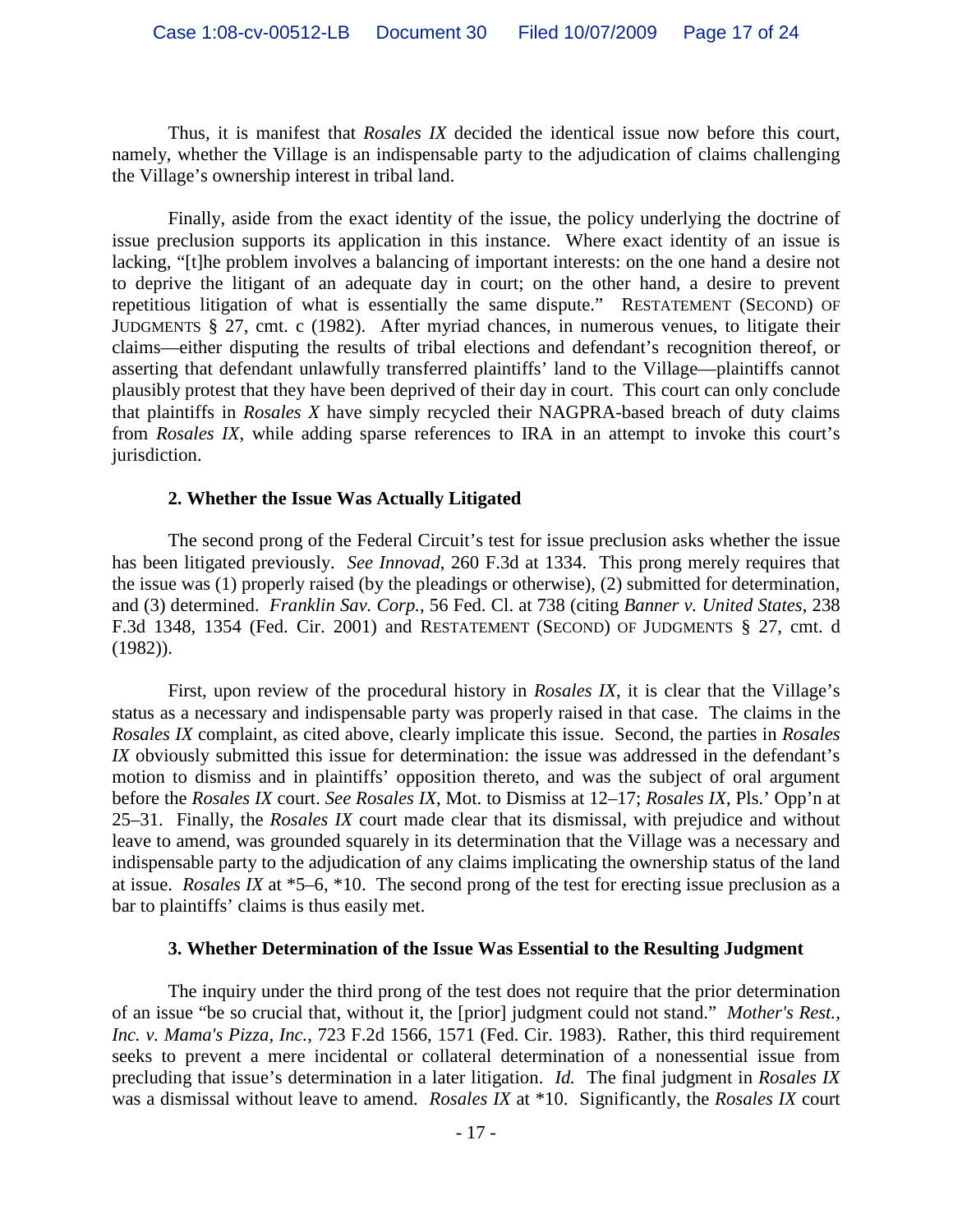emphasized that any attempts to amend the complaint would be futile because "plaintiffs cannot assert a claim that the land is federal without joining the [Village]." *Id.* Thus, it is clear that this prior determination of the issue in question—that the Village is a necessary and indispensable party in any dispute implicating the ownership status of tribal land—was not incidental, but necessary to the final judgment in *Rosales IX*.

## **4. Whether Plaintiffs Had a Full and Fair Opportunity to Litigate**

Finally, a party against whom issue preclusion is sought must have had a "full and fair opportunity" to litigate in the prior proceeding. *Banner*, 238 F.3d at 1354; *Jet, Inc.*, 223 F.3d at 1366. *See* RESTATEMENT (SECOND) OF JUDGMENTS § 28(5)(C) (1982). In assessing whether a party had such an opportunity, the court should consider: (1) whether there were significant procedural limitations in the prior proceeding; (2) whether the party had incentive to fully litigate the issue; and (3) whether the nature of, or relationship between, the parties limited effective litigation. *See Banner*, 238 F.3d at 1354 (citing 18 CHARLES ALAN WRIGHT, ARTHUR R. MILLER & EDWARD H. COOPER, FEDERAL PRACTICE AND PROCEDURE § 4423 (1981)).

Here, the court can easily dispense with the latter two factors. As their filings in that case indicate, plaintiffs clearly had a strong incentive to litigate *Rosales IX*. There, as in *Rosales X*, plaintiffs alleged that their family members' gravesites were being desecrated and their remains and associated funerary objects removed or destroyed by on-going excavation and construction. *Compare, e.g.*, *Rosales X*, Am. Compl. ¶¶ 52–55, 60 (detailing plaintiffs' factual allegations concerning their family members' remains), *with Rosales IX*, Am. Compl. ¶¶ 62–63, 67–73 (reciting identical allegations). According to plaintiffs, that interference with their family members' remains "has caused and will continue to cause severe personal, physical, and bodily injury, including severe emotional distress." *Id.* ¶¶ 72–73. This court cannot conclude that plaintiffs' incentive to litigate *Rosales IX* was in any way insufficient. *See Franklin*, 56 Fed. Cl. at 739 (citing WRIGHT, MILLER & COOPER for the proposition that the stakes of prior litigation may prove the full incentive to litigate). The multiple cases in which plaintiffs have previously litigated related or similar claims, *see supra* note 2, also indicates the strength of their incentive to litigate. *See id.* at 739–40 (inferring the existence of this incentive "from the she[e]r number of times [the plaintiff] litigated [its] claims). As for the third factor, the nature or relationship of the parties did not limit plaintiffs' opportunity to litigate in *Rosales IX*, because plaintiffs were neither members of a disabled class requiring a guardian nor were they *pro se* litigants. *See id.* at 740 (citing WRIGHT, MILLER & COOPER).

Nor do plaintiffs fare any better on the first factor, which considers whether there was a significant procedural hurdle in *Rosales IX*. As the Supreme Court has observed, "the full and fair opportunity to litigate" criterion is generally satisfied as long as the procedures in the first action comported with minimum due process requirements. *See Kremer v. Chemical Constr. Corp.*, 456 U.S. 461, 481 (1982). In other words, plaintiffs cannot establish this factor without establishing that they were unrepresented by counsel, unable to appeal, denied a public hearing, or deprived of necessary facts fraudulently concealed by the government. *See Franklin* 56 Fed. Cl. at 741. Plaintiffs have not identified any such procedural hurdle. In short, the *Rosales IX* plaintiffs had, and certainly made the most of, their full and fair opportunity to litigate.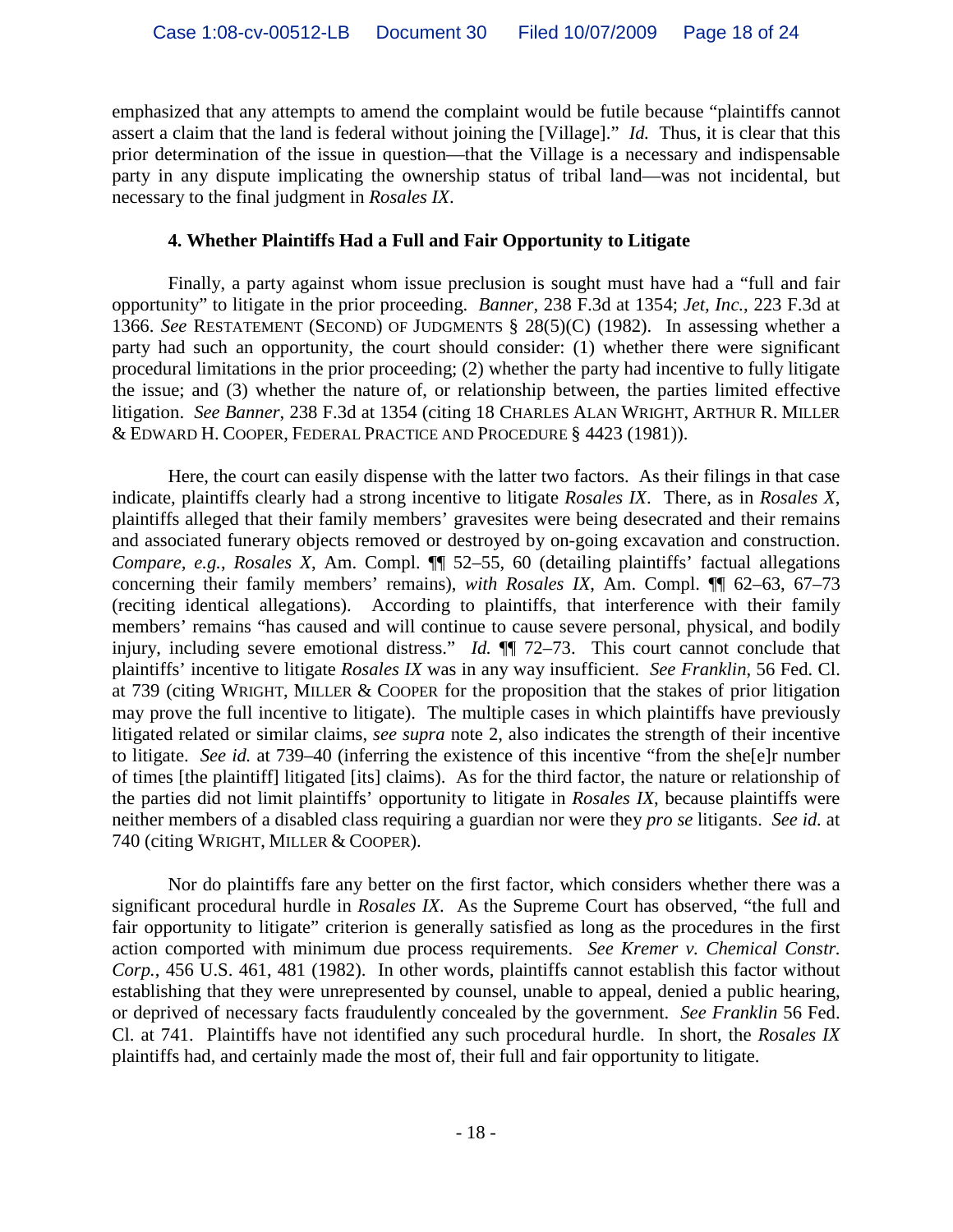Having satisfied all four prongs of the Federal Circuit's test for issue preclusion, the *Rosales IX* decision thus bars the adjudication of plaintiffs' claims in *Rosales X*, absent the Village. Because plaintiffs have not and cannot cure the defect of the Village's absence, this court cannot permit "[s]uch a fundamental departure from traditional rules of preclusion," as adjudicating plaintiffs' claims would require. *See Kremer*, 456 U.S. at 485.

## *C. The Village Remains a Necessary and Indispensable Party*

Assuming, *arguendo*, that plaintiffs' claims could escape the preclusive effect of *Rosales IX*, the court nonetheless must dismiss the complaint in *Rosales X*, pursuant to RCFC 19, for failure to join the Village, a necessary and indispensable party. As the court has noted repeatedly, plaintiffs' claims in *Rosales X* rest critically upon plaintiffs' assertion that they, not the Village, are the rightful beneficial owners of Parcels 04 and 05.This court is convinced, for many of the reasons recited above in Section II.B, that the Village must be a party to this or *any* litigation in which its ownership interests are implicated and, indeed, would be implicitly abrogated by a judgment in favor of plaintiffs. Simply put, this court agrees with the substantive analysis of the *Rosales IX* court. [21](#page-18-0)

## **1. The Village Is a Necessary Party, Whose Joinder Is Required Under RCFC 19(a)**

Pursuant to RCFC 19, this court must ask whether an absent party is necessary to the litigation, and its joinder thus required. *United Keetoowah Band of Cherokee Indians of Okla. v. United States* ("*UKB*"), 480 F.3d 1318, 1324 (Fed. Cir. 2007); *see* RCFC 19(a). In relevant part, RCFC 19(a) states that joinder is required if:

[T]hat [party] claims an interest relating to the subject of the action and is so situated that disposing of the action in the [party]'s absence may: (i) as a practical

<span id="page-18-0"></span> <sup>21</sup> This court disagrees, however, with the jurisdictional label that the *Rosales IX* court attached to its determination. *See Rosales IX* at \*5 ("Because the Tribe enjoys sovereign immunity and cannot be joined, the court lacks subject matter jurisdiction."). Both RCFC 19(b) and FRCP 19(b) (the latter governing the *Rosales IX* court) state that a court must decide "in equity and good conscience," whether to dismiss an action for non-joinder of a required party. In other words, Rule 19 codifies an *equitable* doctrine, not a jurisdictional requirement as the *Rosales IX*  court suggested. Indeed, the "indispensability question . . . is not, nor has it ever been, jurisdictional." *Rippey v. Denver United States Nat'l Bank*, 42 F.R.D. 316, 318–319 (D. Colo. 1967). Rather, Rule 19 calls for determining whether the court ought to proceed without the absent party, not whether it has jurisdiction to proceed against those who are present." *Id.* In *Shields v. Barrow*, the Supreme Court explained that "when speaking of a case where an indispensable party [is] not before the court, we do not put th[e] case upon the ground of jurisdiction, but upon a much broader ground, which must equally apply to all courts of equity, whatever may be their structure as to jurisdiction; we put it on the ground that no court can adjudicate directly upon a person's right, without the party being either actually or constructively before the court." 58 U.S. 130, 141 (1855). *See* 7 CHARLES ALAN WRIGHT, ARTHUR R. MILLER, & EDWARD H. COOPER, FEDERAL PRACTICE AND PROCEDURE § 1611 (3d ed. 1998). Needless to say, Rule 19 does codify a threshold inquiry, which, like the jurisdictional inquiry, may operate to foreclose adjudication on the merits.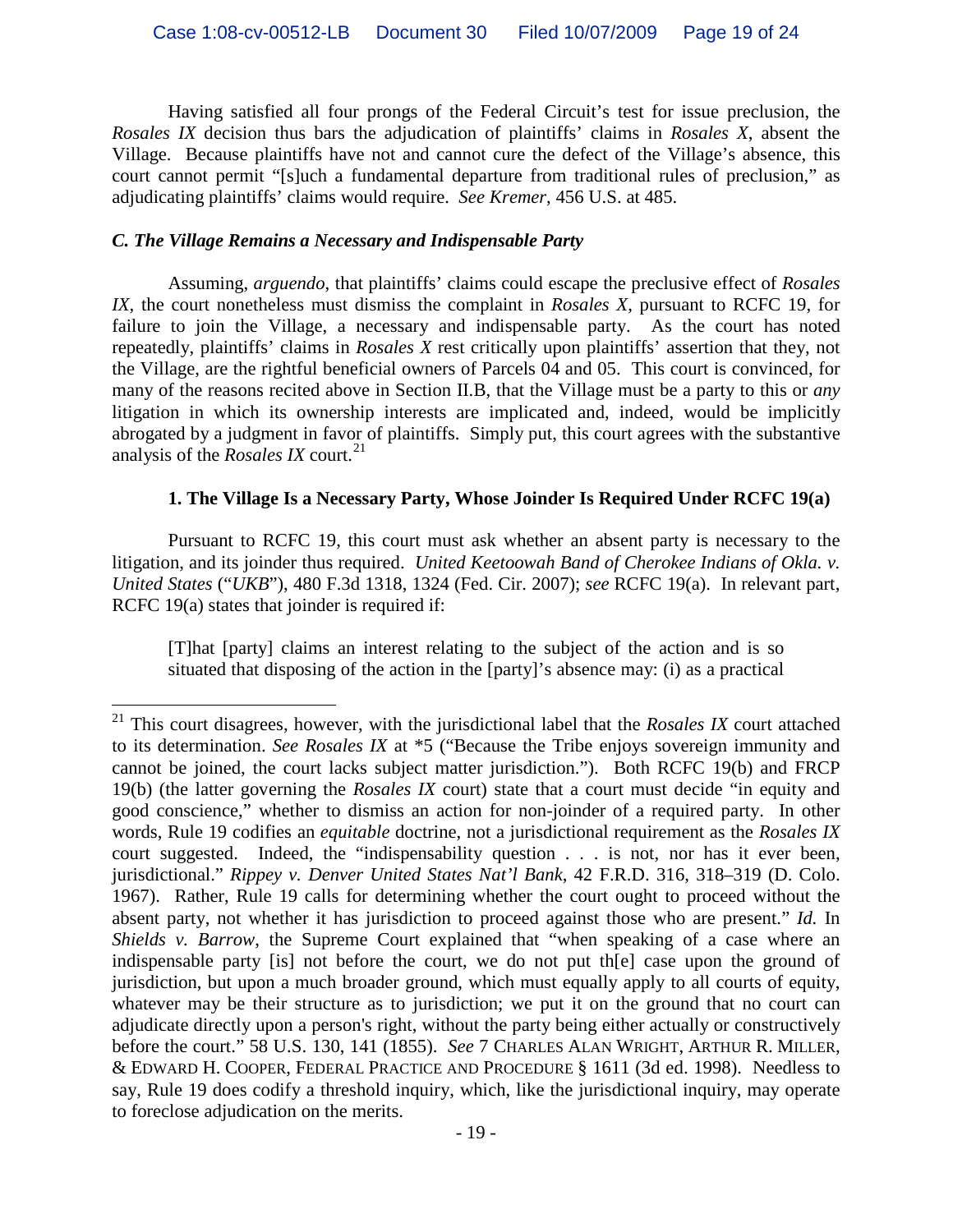matter *impair or impede the [party]'s ability to protect the interest*; or (ii) leave an existing party subject to a substantial risk of incurring double, multiple, or otherwise inconsistent obligations because of the interest.

#### RCFC 19(a) (emphasis added).

Plaintiffs' contention that the Village's interest is merely "indirect and contingent," *Rosales X*, Pls.' Opp'n at 46, is at odds with reality. Defendant has a duty as the trustee of Parcels 04 and 05, and is liable to the beneficial owners for any breach of that duty. Adjudicating plaintiffs' claims would require determining the threshold question of plaintiffs' beneficial ownership of Parcels 04 and 05, and thus necessarily implicates the Village's ownership interest. *See, e.g.*, *Rosales IX* at \*5–\*6. This court would require from the Village a waiver of sovereign immunity, which waiver the court does not have, in order to render a judgment in this matter. Any potential judgment in plaintiffs' favor, requiring defendant to remedy what plaintiffs characterize as interference with their ownership rights to Parcels 04 and 05, would necessarily "impair or impede" the Village's ownership interest in that land.

The Village has the additional and "substantial interest in protecting the rulings of its judicial system from collateral attack." *St. Pierre v. Norton*, 498 F. Supp. 2d 214, 220 (D.D.C. 2007). The Jamul Tribal Court has determined, in upholding plaintiffs' 2007 eviction, that plaintiffs were *not* the beneficial owners of Parcel 04. *Rosales X*, Mot. to Dismiss, Exs. 7–8. Plaintiffs' contention that the recognized Jamul Tribal Court is invalid, *Rosales X*, Pls.' Opp'n at 43–45, is irrelevant. Even if this court were inclined to agree, contrary to the decisions of all previous courts and administrative bodies adjudicating the Village's electoral disputes, the Village would *still* have an interest in challenging that determination and asserting the validity of its court's decisions.

Finally, this court rejects plaintiffs' conclusory contention that the Village has no legally protected interest at issue in the instant case. *See Rosales X*, Pls.' Opp'n at 48–49. That contention is based on plaintiffs' oft-asserted, but never-successful theory that the Village, a political entity permitting membership to those of at least *one-quarter* Jamul Indian blood, has never had proper beneficial ownership of Parcels 04 or 05, which parcels instead remain in trust only for individuals of *one-half* Jamul Indian blood. *Id.* at 49 (citing *Rosales X*, Compl. ¶¶ 14– 15, 27–28, 31–37, 40, 44–46 & Ex. E); *see also Rosales VI*, Pls.' Opp'n. at 48–49 (making the same argument). Both the *Rosales VII* and *Rosales IX* courts flatly rejected this legal just-so story; so, too, does this court.

Rather, the Village has substantial interests in the outcome of this case, and those interests would be impaired by proceeding in the Village's absence. Joinder of the Village is, therefore, required under RCRC 19(a). That joinder, which ordinarily is subject to court order, is barred by the Village's sovereign immunity.

#### **2. The Village Is an "Indispensable" Party**

Where joinder is required under RCFC 19(a) but is not feasible, a court must determine whether, "in equity and good conscience, the action should proceed among the existing parties or be dismissed." RCFC 19(b). If a court decides that the matter should be dismissed, the absent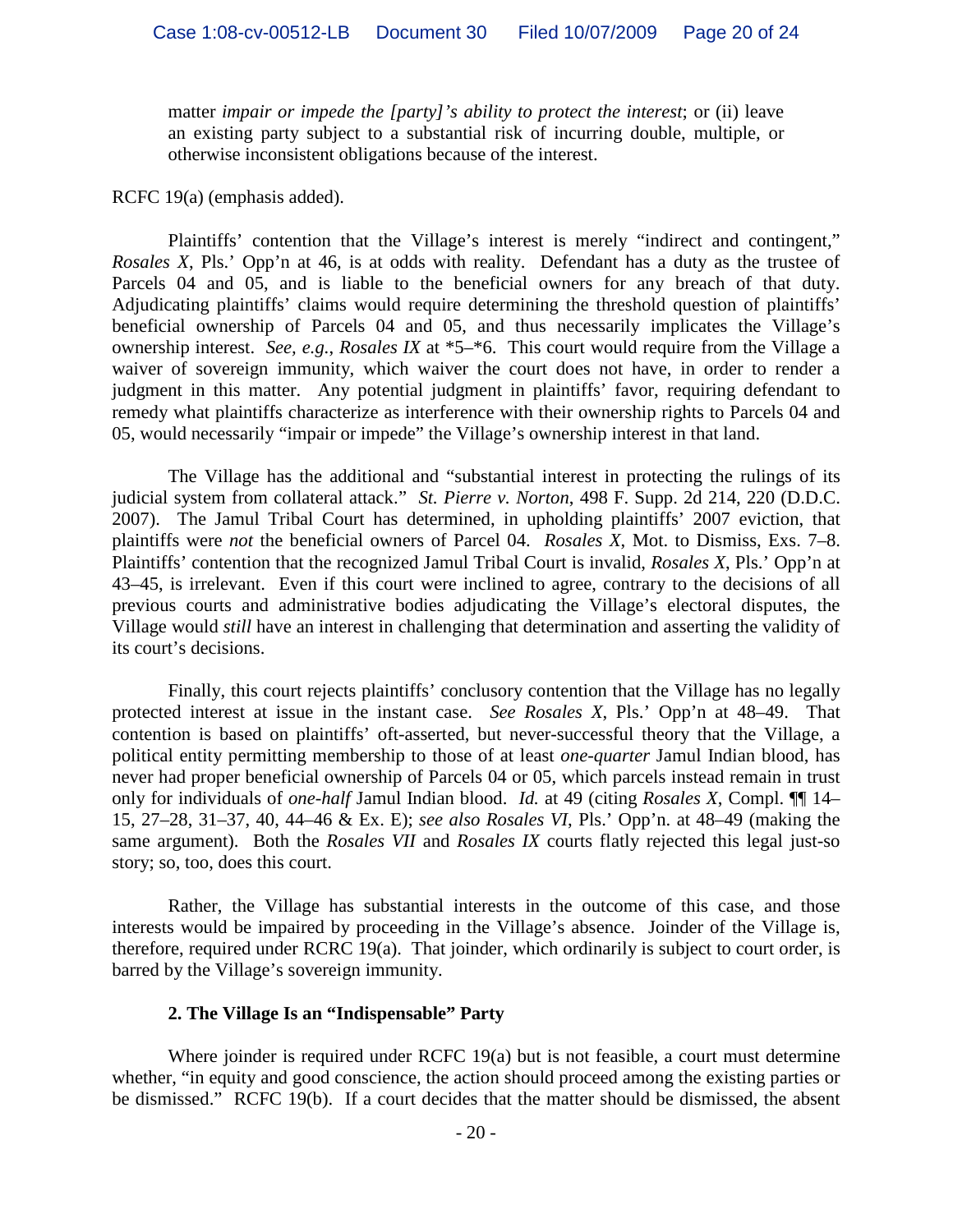party is thus deemed "indispensable." *See, e.g.*, *UKB*, 480 F.3d at 1324. Rule 19 identifies four factors that are relevant to deciding whether a matter may proceed without the absent party:

(1) the extent to which a judgment rendered in the [party]'s absence might prejudice that [party] or the existing parties;

(2) the extent to which any prejudice could be lessened or avoided by: (A) protective provisions in the judgment; (B) shaping the relief; or (C) other measures;

(3) whether a judgment rendered in the [party]'s absence would be adequate; and (4) whether the plaintiff would have an adequate remedy if the action were dismissed for nonjoinder.

RCFC 19(b).

The claims that plaintiffs advance—seeking redress for the United States' alleged breach of its duty to them as beneficial owners of Parcels 04 and 05—directly implicate the Village's ownership interests in, and its exercise of jurisdiction over, that land. Therefore, this court cannot fashion relief that would not prejudice the interests of the Village in asserting its beneficial ownership of the land at issue, *see Rosales VII Affirmance* at 914; *Rosales IX* at \*5–\*6, or in enforcing the judgments of its tribal courts, *St. Pierre*, 498 F. Supp. 2d at 220.

This court is persuaded by the Ninth Circuit's body of precedent, which holds that the United States cannot adequately represent the interests of an absent tribe in an "intertribal" dispute, a category that includes disputes between a tribe and non-tribe groups or individuals. Upon similar facts, the Ninth Circuit held that "no partial or compromise remedy exists that will not prejudice the [tribal government], since a finding that the [claimants have] rights to the beneficial ownership of the [land] or that the [United States] government owes certain duties to the [claimants] will prejudice the [tribal government]'s right to govern the Tribe, which is the designated beneficial owner of the land." *Pit River Home & Agr. Coop. Ass'n v. United States*, 30 F.3d 1088, 1101 (9th Cir. 1994). Further persuasive is the *Rosales VII Affirmance*, which held, upon review of the same facts giving rise to the instant action, that "[t]he United States is not an adequate representative of the Village's interests in this action because the United States cannot adequately represent the interests of one tribe in an intertribal dispute." 73 F. App'x at 914.

Because the United States cannot adequately represent the interests of the Village, and because the court cannot otherwise fashion relief that would not prejudice those substantial interests, this court cannot, in equity and good conscience, proceed to adjudicate plaintiffs' claims in the Village's absence. Because the Village has not waived its sovereign immunity, the court is without power to compel the Village's joinder. The Village is, therefore, an indispensable party to the instant action. Assuming, *arguendo*, that all other grounds for dismissal are inadequate, the court must nonetheless dismiss the complaint in *Rosales X*, pursuant to RCFC 19.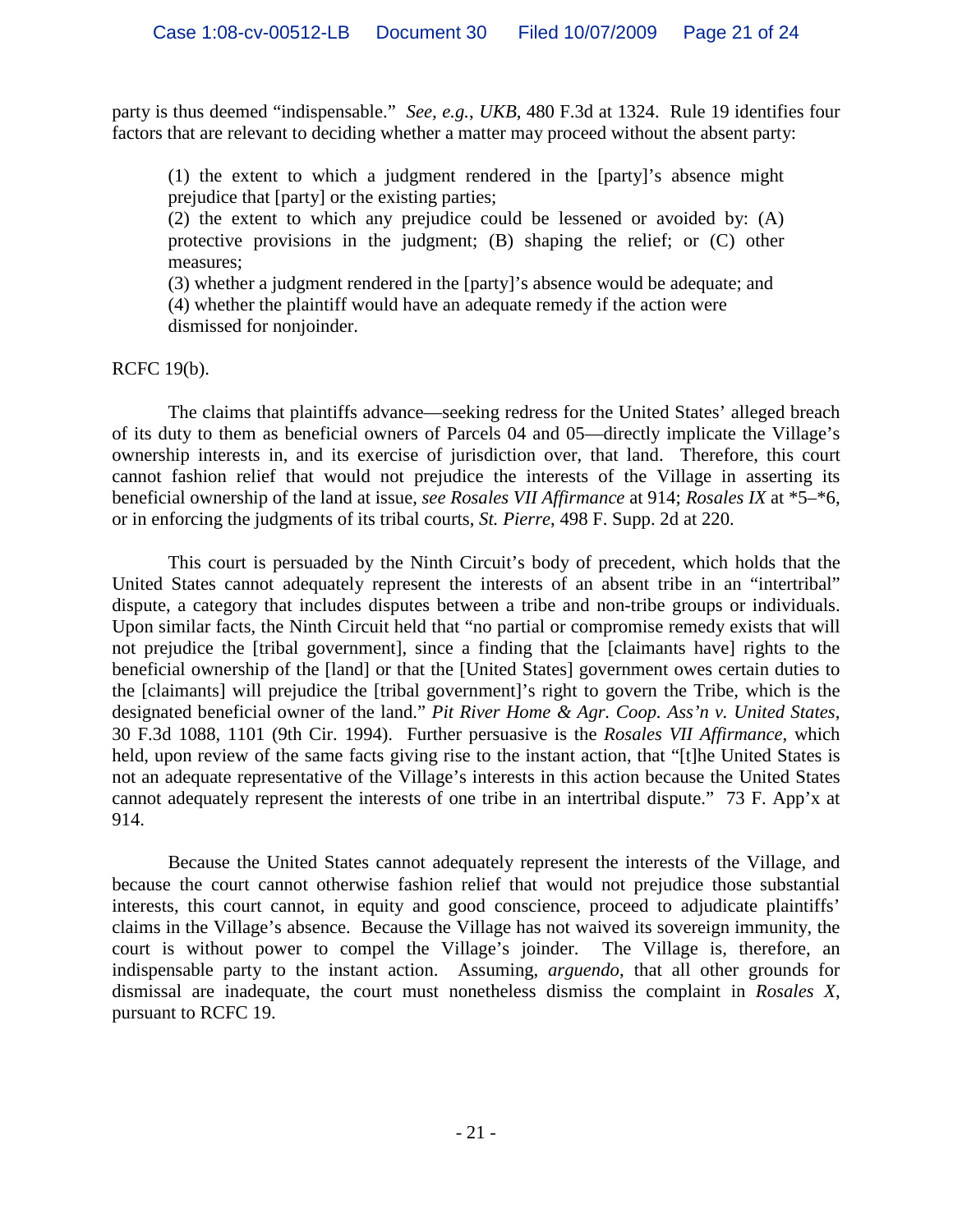# **III.** *ROSALES VI*

The Third Amended Complaint in *Rosales VI* is a verbatim copy of the *Rosales X* Amended Complaint, with three notable, though ultimately inconsequential exceptions.

## *A. The Two Additional Claims Raise No New Issues*

In their Third Amended Complaint, the *Rosales VI* plaintiffs recite four claims for relief: the two claims made in *Rosales X*—(1) taking, and (2) breach of trust—along with two additional claims for (3) breach of contract, and (4) accounting. *Rosales VI*, 3d Am. Compl. ¶¶ 76–79, 93–98. The two additional claims, however, raise no new issues for the court to consider: they rest upon the identical allegations of fact and the identical theories of defendant's liability as do the *Rosales X* claims. Most significantly, these additional claims rest squarely upon the same foundational assumption that plaintiffs, not the Village, are the beneficial owners of parcels 04 and 05, and thus likewise implicate the Village's interests.

## *B. The Earlier Filing Date Still Leaves the Claims in Rosales VI Untimely Under § 2501*

The original complaint in *Rosales VI* was filed on November 12, 1998, nearly a decade before the original *Rosales X* filing. However, because the six-year limitations period for plaintiffs' claims expired in 1988, the 1998 filing date in *Rosales VI* is still a decade too late.<sup>[22](#page-21-0)</sup>

Claim accrual under § 2501 may be suspended only where the injury is actively "concealed or inherently unknowable," *Ingrum*, 560 F.3d at 1315 n.1, a standard that plaintiffs cannot hope to satisfy. There is otherwise no traditional requirement of notice, in order for a claim to accrue, or for the limitations period to run, under § 2501. Prior to the Supreme Court's holding in *John R. Sand & Gravel*, however, language in some opinions, issued by the Court of Federal Claims and by the Federal Circuit, arguably suggested otherwise. In *Mitchell v. United States*, 10 Cl. Ct. 63, 68 (1986), the court declared that "[k]nowledge of a cause of action sufficient to trigger the running of the [Tucker Act's] statute of limitations may, therefore, be as much a matter of constructive notice as of actual notice." Nearly a decade later, the Federal Circuit seemed to sound a similar note, writing that "[t]he question whether the pertinent events [for claim accrual] have occurred is determined under an objective standard; a plaintiff does not have to possess actual knowledge of all the relevant facts in order for the cause of action to accrue." *Fallini*, 56 F.3d at 1380. While the quoted language unambiguously disavowed a requirement of *actual* notice, it seemed to evince a *constructive*-notice requirement under § 2501.

Defendant, in its motion to dismiss *Rosales X*, cites to these cases, apparently conceding that constructive notice may be required. *See Rosales X*, Mot. to Dismiss at 11. Accordingly, defendant cites the language of the 1982 deed to Parcel 05, *see supra* Section III.A.3, which the court agrees is sufficient to support a finding of constructive notice. *Rosales X*, Mot. to Dismiss

<span id="page-21-0"></span><sup>&</sup>lt;sup>22</sup> The court assumes, without deciding, that the Third Amended Complaint qualifies for relation back to the date of the original complaint, under RCFC  $15(c)(1)$ . Absent this assumption, of course, the Third Amended Complaint, submitted in 2009, would be even tardier than the original complaint in *Rosales X*.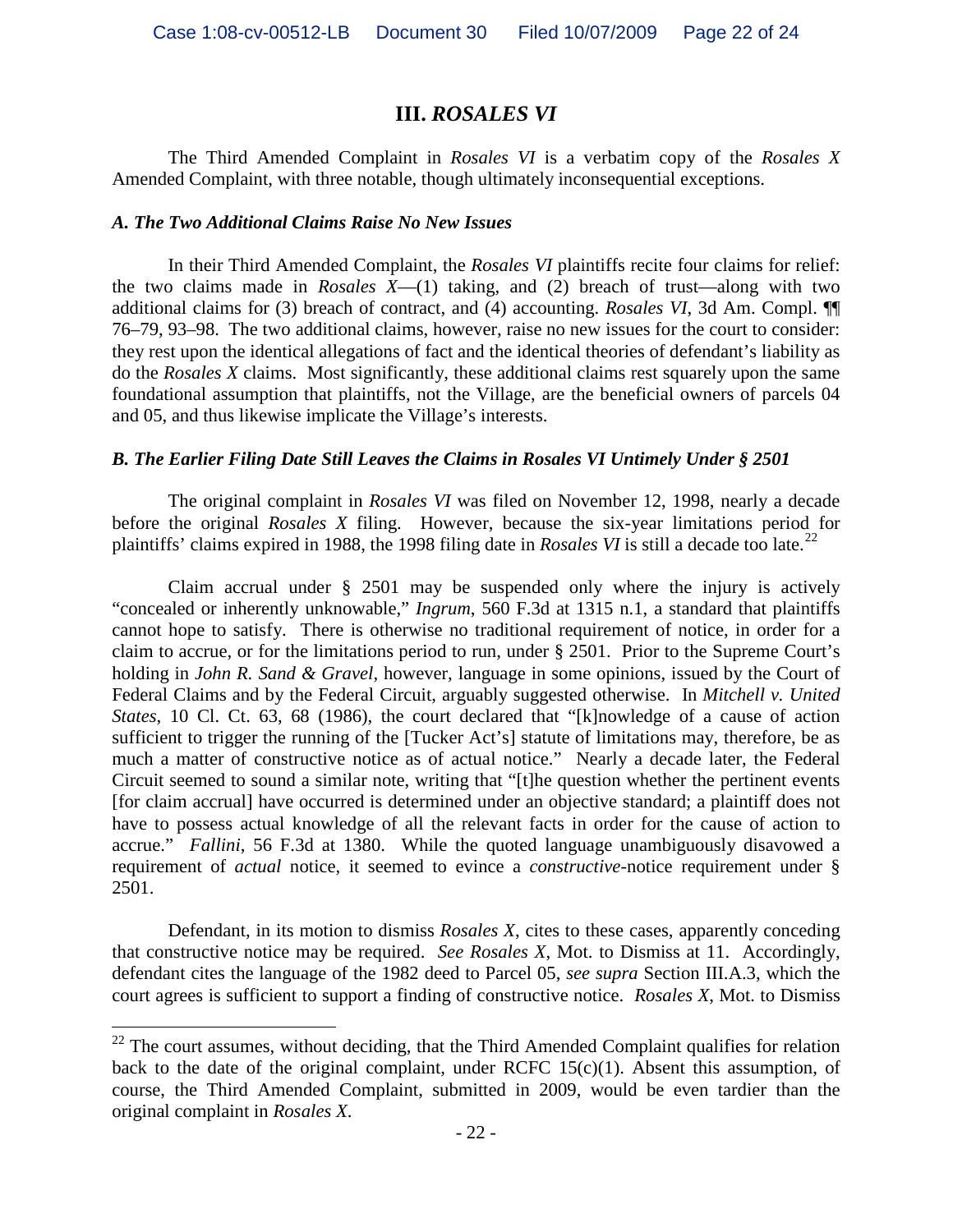at 13. As to parcel 04, defendant's *Rosales X* motion points only to plaintiffs' admission to having *actual* notice, in 2001, of defendant's recognition of the Village's beneficial ownership of that parcel. *Id.* at 12 (citing *Rosales VII*, Compl. ¶¶ 18–19). Defendant is content to rely on the 2001 date, in its *Rosales X* motion, because even that date is early enough to render time-barred plaintiffs' 2008 complaint. The original *Rosales VI* complaint, on the other hand, was filed in 1998. Lest plaintiffs, in their litigious zeal, see an opening here, the court assures them there is none.

No hypothetical notice requirement can restore the timeliness of plaintiffs' complaint in *Rosales VI*. In order for the 1998 filing to be timely, plaintiffs' claims need to have accrued no earlier than November 13, 1992. Defendant recognized the Village's beneficial ownership of parcels 04 and 05, in 1981 and 1982, respectively. It defies the imagination that, over the course of the subsequent decade, plaintiffs did not have *actual*, let alone constructive, notice of defendant's act, or of conduct by the Village inconsistent with their beneficial ownership, as individuals, of the land in question.

## *C. The Village's Status As an Indispensable Party Is Unaltered by the Presence of a New Plaintiff*

Of the twelve plaintiffs named in the original *Rosales VI* complaint, only two remain: Walter Rosales and Joe Comacho. *See supra* note 6. Plaintiff Comacho was not a named plaintiff in *Rosales IX* and thus would ordinarily be exempt from the preclusive effect of that judgment. *Blonder-Tongue Labs. v. Univ. of Ill. Found.*, 402 U.S. 313, 329 (1971) ("Some litigants—those who never appeared in a prior action—may not be collaterally estopped without litigating the issue . . . . Due process prohibits estopping them despite one or more existing adjudications of the identical issue which stand squarely against their position."). *See Baker v. Gen. Motors Corp.*, 522 U.S. 222, 238 (1998) ("In no event, we have observed, can issue preclusion be invoked against one who did not participate in the prior adjudication.").

However, the claims in *Rosales VI* implicate no less than do the *Rosales X* claims the Village's interests in asserting its beneficial ownership over Parcels 04 and 05, and in protecting the integrity of its judicial system. Mr. Comacho's presence as a plaintiff, therefore, cannot alter this court's own substantive holding that the Village is a necessary and indispensable party, in whose absence the court cannot proceed to adjudicate the merits of plaintiffs' claims.

Nor is there consequence to the absence of a party motion for dismissal on this ground. Because the court admits plaintiffs' Third Amended Complaint through its present order, defendant has not had an opportunity to submit a new motion to dismiss, responsive to plaintiffs' revised complaint, and thus has not raised the issue of the Village's absence as a ground for dismissal in *Rosales VI*. However, as the Supreme Court recently reiterated, a court may consider *sua sponte* the absence of a required party, under Rule 19, and dismiss an action for non-joinder. *Philippines v. Pimentel*[, \\_ U.S. \\_, 128 S. Ct. 2180, 2188 \(2008\)](http://www.lexis.com/research/xlink?app=00075&view=full&searchtype=get&search=128+S.+Ct.+2191) (reversing the lower court's decision to adjudicate an interpleader action amongst the remaining parties, after two parties originally named in the suit invoked sovereign immunity and were dismissed).